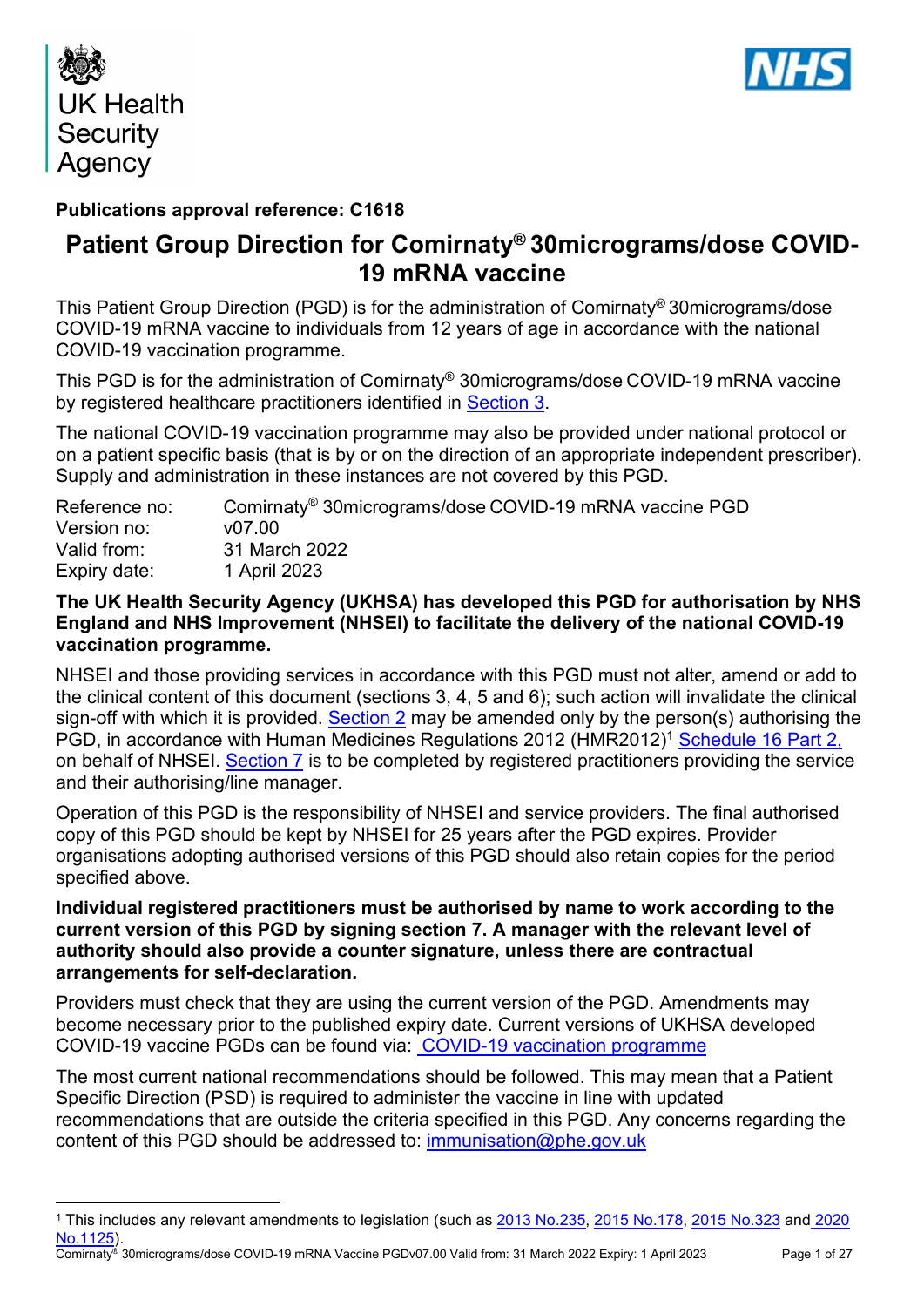# **Change history**

| <b>Version</b> | <b>Change details</b>                                                                                                                                                                                                                                                                                                                                                                                                                                                                                                                                                                                                                                                                                                                                                                                                                                                                                                                                                                                                                                                                                                                                                                                                                                                                                                                                                                                                                                                                                                                                                                                                   | <b>Date</b> |
|----------------|-------------------------------------------------------------------------------------------------------------------------------------------------------------------------------------------------------------------------------------------------------------------------------------------------------------------------------------------------------------------------------------------------------------------------------------------------------------------------------------------------------------------------------------------------------------------------------------------------------------------------------------------------------------------------------------------------------------------------------------------------------------------------------------------------------------------------------------------------------------------------------------------------------------------------------------------------------------------------------------------------------------------------------------------------------------------------------------------------------------------------------------------------------------------------------------------------------------------------------------------------------------------------------------------------------------------------------------------------------------------------------------------------------------------------------------------------------------------------------------------------------------------------------------------------------------------------------------------------------------------------|-------------|
| V01.00         | New PHE PGD template for Comirnaty <sup>®</sup> COVID-19 mRNA vaccine                                                                                                                                                                                                                                                                                                                                                                                                                                                                                                                                                                                                                                                                                                                                                                                                                                                                                                                                                                                                                                                                                                                                                                                                                                                                                                                                                                                                                                                                                                                                                   | 06/08/2021  |
| V02.00         | PHE PGD template for Comirnaty® COVID-19 mRNA Vaccine V01.00<br>updated to:<br>• remove specific reference to clinically extremely vulnerable (CEV)<br>individuals as they are covered by the inclusion of those in at risk groups<br>include individuals aged 12 years to under 16 years of age who are in an<br>at-risk group (see the table 'Clinical risk groups for children aged 12-15<br>years' in Chapter 14a)<br>• include other individuals from age 12 years to under 18 years of age,<br>who do not meet any of the other criteria for inclusion, as eligible for their<br>first dose of the COVID-19 vaccine only<br>include individuals referred for a third primary dose of COVID-19 vaccine<br>in accordance with patient specific recommendations from their<br>specialist, GP or prescriber<br>• include individuals eligible for a booster dose as part of the national<br>COVID-19 vaccination programme<br>• exclude individuals who have experienced myocarditis or pericarditis<br>determined as likely to be related to previous COVID-19 vaccination<br>move cautions relating to pregnancy and those involved in clinical trials<br>to the additional information section<br>• update to cautions<br>• update the additional information on immunosuppressed individuals, co-<br>administration and incomplete vaccination<br>remove key references to Joint Committee on Vaccination and<br>Immunisation (JCVI) statements which are now incorporated into the<br>guidance in Chapter 14a<br>minor wording changes and additions to text for consistency; updated<br>$\bullet$<br>references | 15/09/2021  |
| V03.00         | PHE PGD template for Comirnaty® COVID-19 mRNA Vaccine V02.00<br>updated to:<br>• include second dose for individuals 16 and 17 years of age<br>reword criteria for inclusion<br>$\bullet$<br>• reword criteria for exclusion pertaining to allergic reactions<br>update cautions in line with revisions to Chapter 14a<br>• re-write dose and frequency of administration section, to identify<br>preferred 12 week interval for those under 18 years of age and not in a<br>risk group, to include a paragraph on minimum intervals post COVID-19<br>infection and to include minimum intervals for booster vaccination<br>include the international non-proprietary name (INN) tozinameran<br>٠<br>update off-label section in line with revised Summary of product<br>characteristics (SPC)<br>update shelf life from 6 to 9 months<br>$\bullet$<br>• update Special considerations/additional information section in line with<br>revisions to <b>Chapter 14a</b><br>include Appendix A<br>٠<br>minor wording changes and additions to text for consistency and to<br>rebrand from PHE to UKHSA; updated references                                                                                                                                                                                                                                                                                                                                                                                                                                                                                                 | 18/11/2021  |
| V04.00         | PHE PGD template for Comirnaty® COVID-19 mRNA Vaccine V03.00<br>updated to:<br>• include a 2-dose primary course for individuals aged 12 years and over<br>• state that the recommended 12 week interval, for those under 18 years,<br>may be reduced to 8 weeks in periods of high incidence or where there is<br>concern about vaccine effectiveness (for example a new variant). The                                                                                                                                                                                                                                                                                                                                                                                                                                                                                                                                                                                                                                                                                                                                                                                                                                                                                                                                                                                                                                                                                                                                                                                                                                 | 02/12/2021  |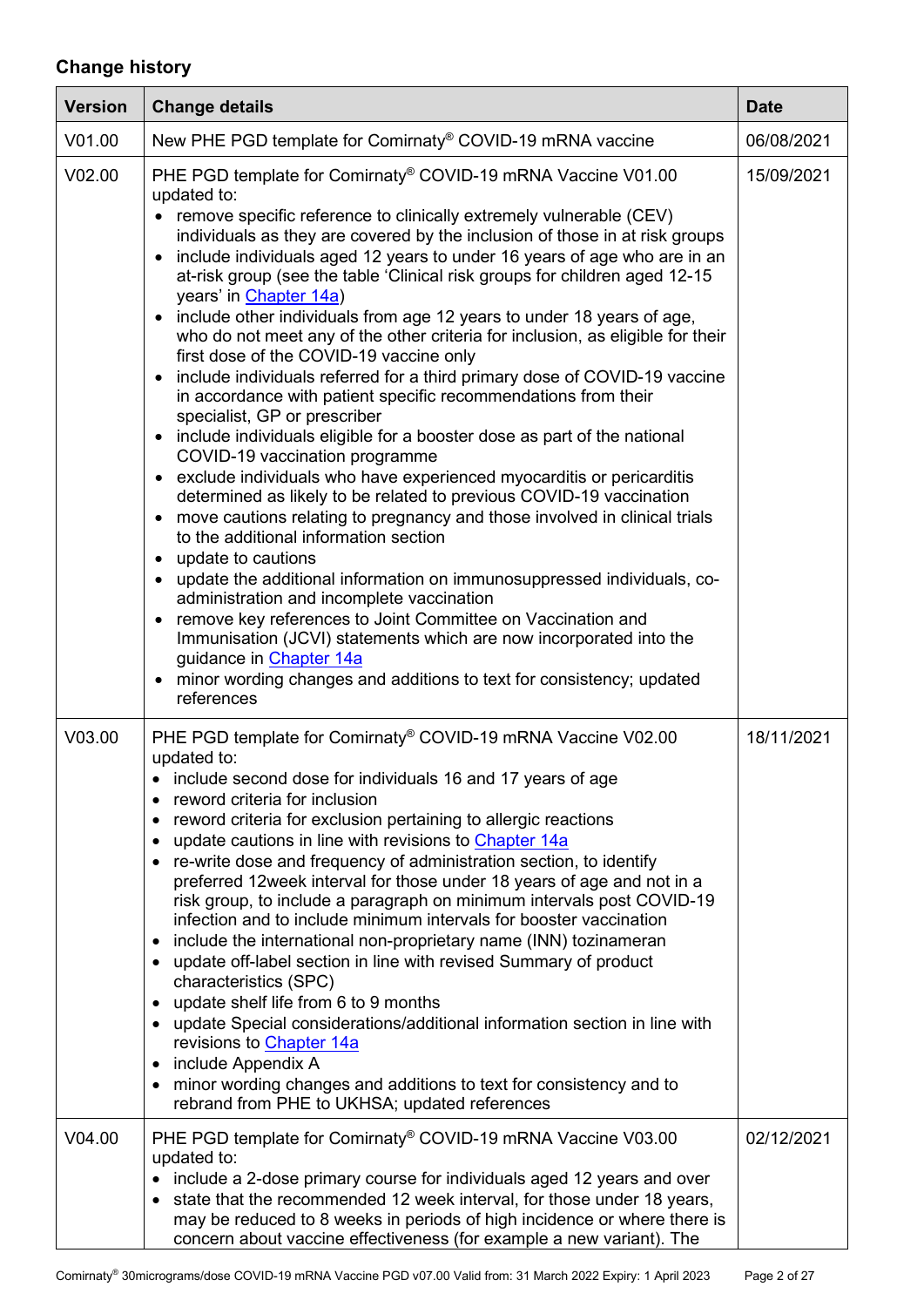| V04.00<br>continued | timing of any change will be advised by JCVI or UKHSA and published in<br>operational guidance agreed by DHSC and NHSEI.<br>• recommend that immunosuppressed individuals who have not yet<br>received a third dose may be given their third dose now (8 weeks after<br>their second dose) to avoid further delay and that a booster dose can be<br>given to immunosuppressed individuals from 16 years of age<br>• provide a minimum interval of 3 months between completion of primary<br>vaccination and a booster dose<br>• remove line stating that pregnant women should be vaccinated at the<br>same time as non-pregnant women<br>• update off-label section<br>update appendix A                                                                                                                                                                                                                                                                                                                                                                                                                                                                                                                                                                                                                                                                                                                                                                                                                                                                                      |            |
|---------------------|--------------------------------------------------------------------------------------------------------------------------------------------------------------------------------------------------------------------------------------------------------------------------------------------------------------------------------------------------------------------------------------------------------------------------------------------------------------------------------------------------------------------------------------------------------------------------------------------------------------------------------------------------------------------------------------------------------------------------------------------------------------------------------------------------------------------------------------------------------------------------------------------------------------------------------------------------------------------------------------------------------------------------------------------------------------------------------------------------------------------------------------------------------------------------------------------------------------------------------------------------------------------------------------------------------------------------------------------------------------------------------------------------------------------------------------------------------------------------------------------------------------------------------------------------------------------------------|------------|
| V05.00              | UKHSA PGD template for Comirnaty <sup>®</sup> COVID-19 mRNA Vaccine V04.00<br>updated to:<br>• update the cautions, including any relevant action to be taken in line with<br>updated Chapter 14a of the Green Book 14 December 2021 and UK<br>Chief Medical Officers (CMO) report 14 December 2021<br>• update the off-label use section with regard to temporary removal of 15<br>minutes observation and monitoring requirement in line with updated<br>Chapter14a of the Green Book 14 December 2021 and CMO report 14<br>December 2021<br>• update off-label use section relating to booster in line with updated<br>Chapter 14a of the Green Book 14 December 2021<br>• update the special considerations and additional information section with<br>regard to use of heterologous schedules for primary immunisation in line<br>with updated Chapter 14a of the Green Book 14 December 2021 and add<br>subtitles<br>• update patient advice and follow up treatment section in line with updated<br>Chapter 14a of the Green Book 14 December 2021 and CMO report 14<br>December 2021<br>• update the key references<br>• Updated Appendix A                                                                                                                                                                                                                                                                                                                                                                                                                            | 15/12/2021 |
| V6.00               | UKHSA PGD template for Comirnaty® 30micrograms/dose COVID-19<br>mRNA Vaccine V05.00 updated to:<br>amended name of vaccine to include the strength to state Comirnaty®<br>30 micrograms/dose COVID-19 mRNA Vaccine as per the SPC dated 2<br>December 2021<br>insert the age group to inform which age group the PGD is relevant to<br>$\bullet$<br>for clarity<br>update COVID-19 vaccination programme link on page 1<br>$\bullet$<br>provide clarity in cautions, off-label and patient advice sections for<br>$\bullet$<br>individuals without history of allergy<br>update cautions section to include immune thrombocytopenia (ITP) in<br>$\bullet$<br>line with the updated Chapter 14a of the Green Book 24 December 2021<br>update off-label and dose and frequency sections with reference to<br>$\bullet$<br>boosting in line with the updated Chapter 14a of the Green Book 24<br>December 2021<br>amended dose and frequency section to remove duplication<br>٠<br>provide clarity and hyperlink for individuals without a history of allergy in<br>patient advice section and added statement regarding individuals with<br>history of allergy in patient advice section<br>update the special considerations section regarding the completion of<br>$\bullet$<br>the course at recommended intervals in pregnancy in line with the<br>updated Chapter 14a of the Green Book 24 December 2021<br>update references section<br>٠<br>update Appendix A regarding updated booster dosing in line with the<br>updated Chapter 14a of the Green Book 24 December 2021 | 05/01/2022 |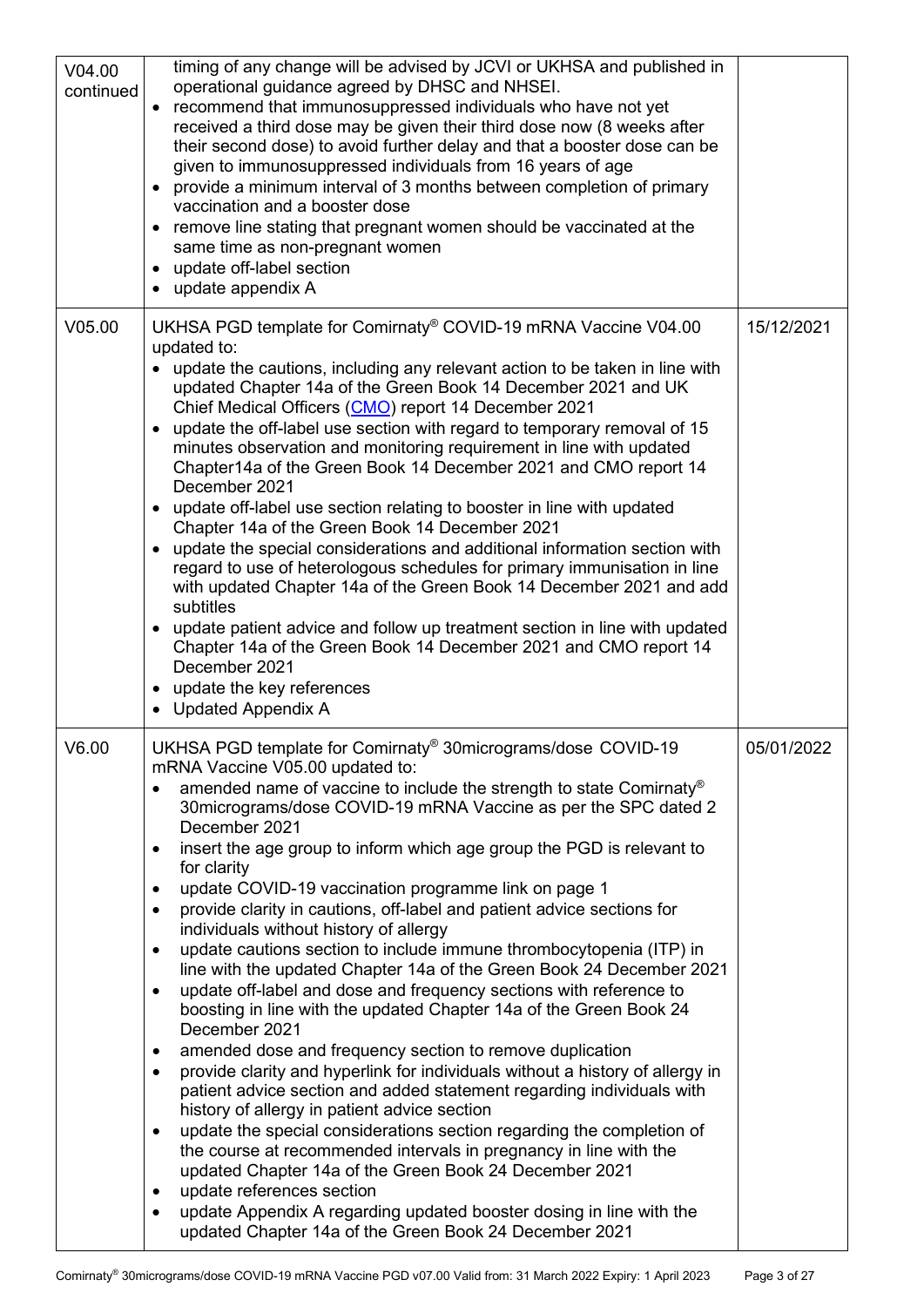| V07.00 | UKHSA PGD template for Comirnaty <sup>®</sup> 30micrograms/dose COVID-19<br>mRNA Vaccine V06.00 updated to:                                                                                                                                                                                                                                                                         | 23/03/2022 |
|--------|-------------------------------------------------------------------------------------------------------------------------------------------------------------------------------------------------------------------------------------------------------------------------------------------------------------------------------------------------------------------------------------|------------|
|        | • move exclusions pertaining to allergy to cautions section, as special<br>precautions, to allow for administration on the expert advice of an allergy<br>specialist or where at least one dose of the same vaccine has been<br>tolerated previously and similarly update the actions if excluded section<br>• reflect the revised recommendations for those with a past history of |            |
|        | COVID-19 infection                                                                                                                                                                                                                                                                                                                                                                  |            |
|        | • add a paragraph to off-label section pertaining to expiry extended<br>vaccines                                                                                                                                                                                                                                                                                                    |            |
|        | • update dose and frequency of administration section                                                                                                                                                                                                                                                                                                                               |            |
|        | • update pregnancy paragraph to reflect inclusion as a risk group                                                                                                                                                                                                                                                                                                                   |            |
|        | • clarify the vaccine that can be used to complete the primary course in<br>those aged 12 years                                                                                                                                                                                                                                                                                     |            |
|        | • update to most sections of the PGD to address the above points and for<br>minor typographical amendment                                                                                                                                                                                                                                                                           |            |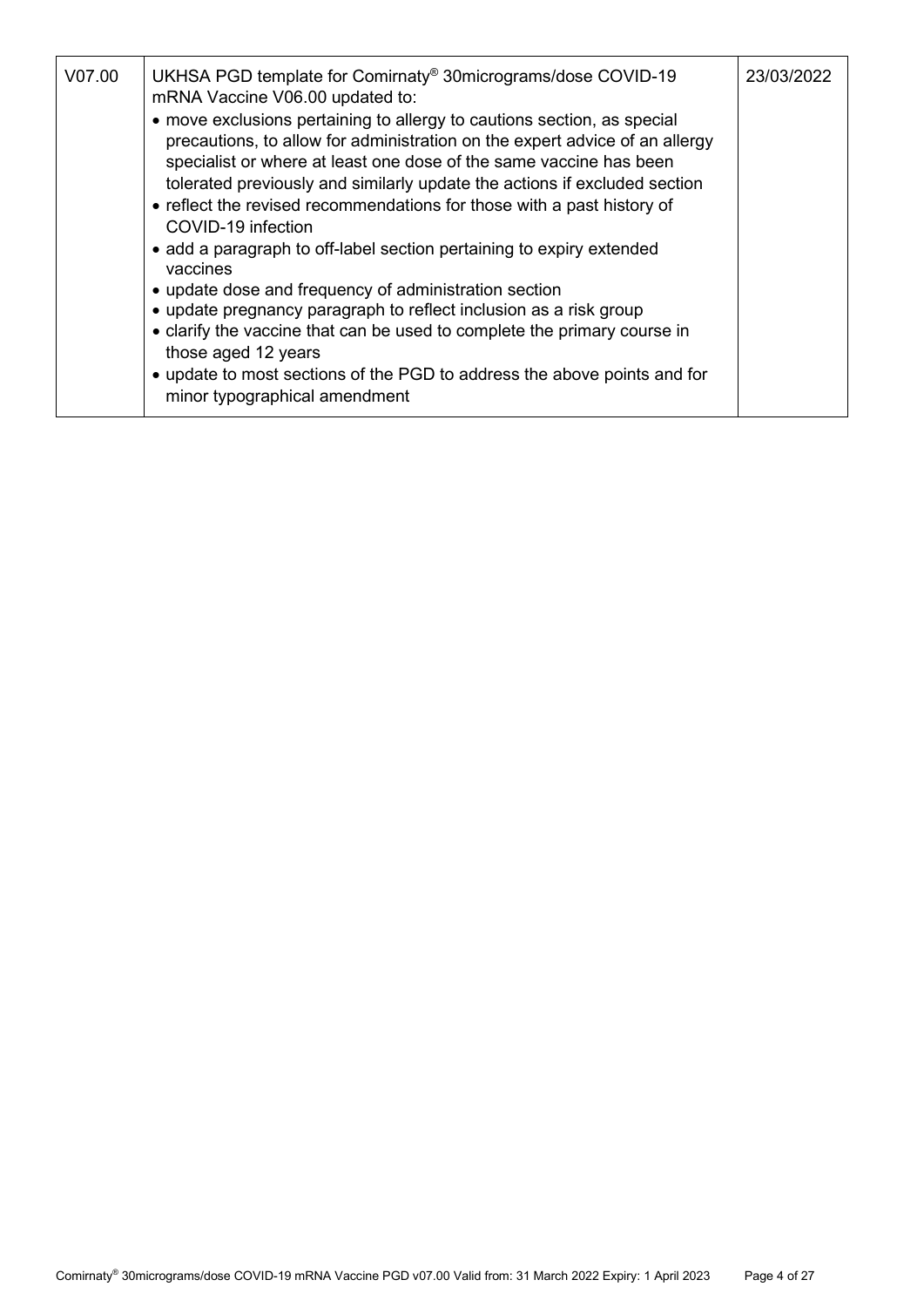### **1. PGD development**

| Developed by:                                      | <b>Name</b>                                                                                                                      | <b>Signature</b> | <b>Date</b> |
|----------------------------------------------------|----------------------------------------------------------------------------------------------------------------------------------|------------------|-------------|
| <b>Pharmacist</b><br>(Lead Author)                 | <b>Beth Graham</b><br>Lead Pharmacist Immunisation Services,<br>Immunisation and Vaccine Preventable<br>Diseases Division, UKHSA |                  | 24/03/2022  |
| <b>Doctor</b>                                      | Mary Ramsay<br>Consultant Epidemiologist, Immunisation and<br>Vaccine Preventable Diseases Division,<br>UKHSA                    | Many<br>Kamony   | 24/03/2022  |
| <b>Registered Nurse</b><br>(Chair of Expert Panel) | David Green<br>Nurse Consultant for Immunisation,<br>Immunisation and Vaccine Preventable<br>Diseases Division<br>UKSHA          |                  | 24/03/2022  |

This PGD has been developed by the following health professionals on behalf of the UKHSA:

In addition to the signatories above the working group included:

| <b>Name</b>     | <b>Designation</b>                                                                                                                                                |
|-----------------|-------------------------------------------------------------------------------------------------------------------------------------------------------------------|
| Suki Hunjunt    | Lead Pharmacist Immunisation Services, Immunisation and Vaccine Preventable<br>Diseases Division, UKHSA                                                           |
| Jane Horsfall   | Senior Policy Manager, Primary Care Group, NHSEI                                                                                                                  |
| Jo Jenkins      | Specialist Pharmacist (Patient Group Directions), NHS Specialist Pharmacy Service                                                                                 |
| Jill Loader     | Deputy Director, Primary Care Group, NHSEI                                                                                                                        |
| Jane Freeguard  | Director of Pharmacy – COVID-19 Vaccination Programme, NHSEI                                                                                                      |
| <b>Gul Root</b> | Principal Pharmaceutical Officer, Department of Health and Social Care and National<br>lead pharmacy public health, Office for Health Improvement and Disparities |
| Naveen Dosanjh  | Senior Clinical Advisor, Clinical Workstream, COVID-19 Vaccination Programme,<br><b>NHSEI</b>                                                                     |

This PGD has been peer reviewed by the UKHSA Immunisations PGD Expert Panel in accordance with the UKHSA PGD Policy. It has been ratified by the UKHSA Medicines Governance Group and the UKHSA Clinical Quality and Oversight Board.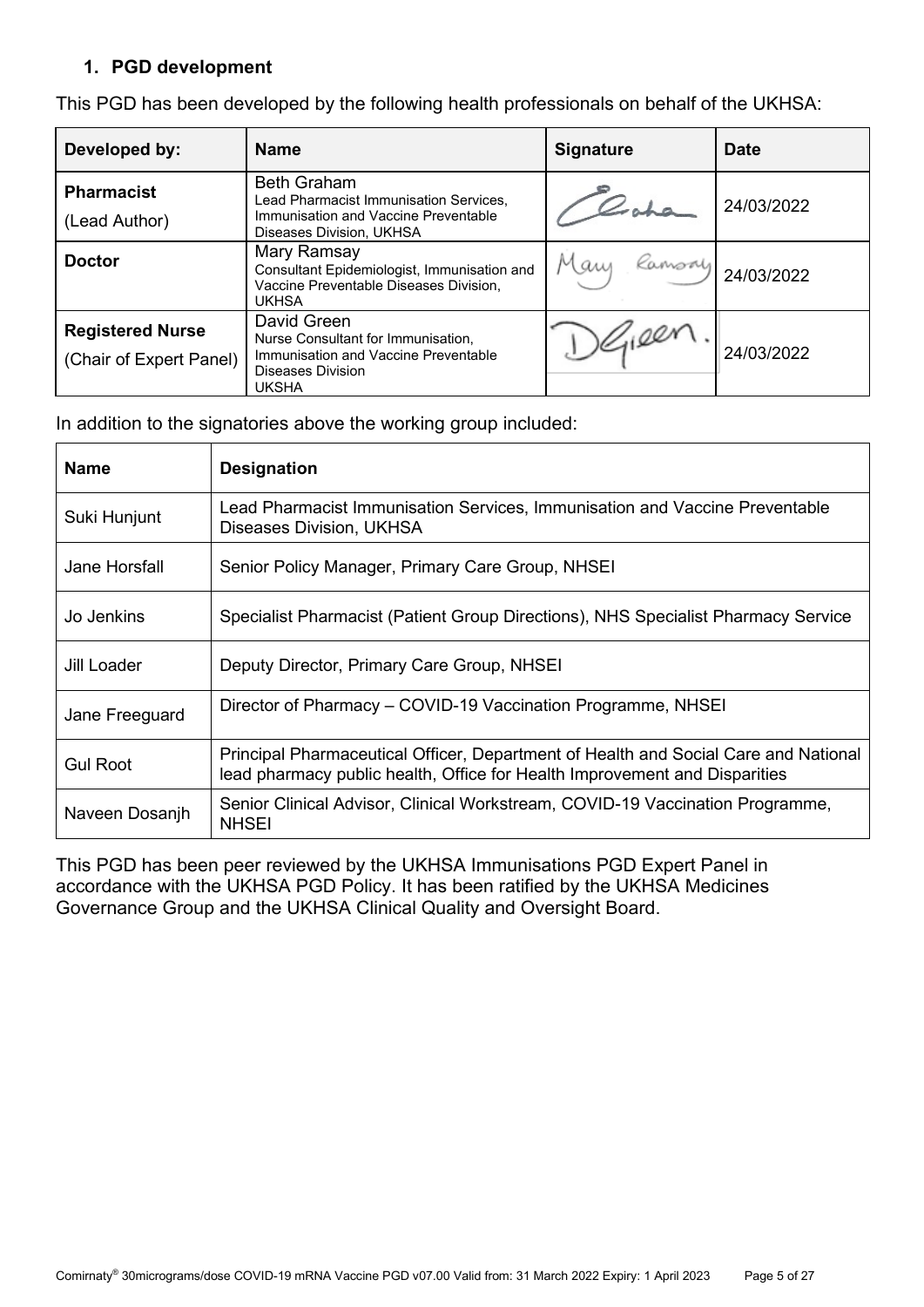# **Expert panel**

<span id="page-5-0"></span>

| <b>Name</b>             | <b>Designation</b>                                                                                                      |
|-------------------------|-------------------------------------------------------------------------------------------------------------------------|
| Nicholas Aigbogun       | Consultant in Communicable Disease Control, Yorkshire and Humber Health<br>Protection Team, UKHSA                       |
| Sarah Dermont           | Clinical Project Coordinator and Registered Midwife, NHS Infectious Diseases in<br>Pregnancy Screening Programme, NHSEI |
| <b>Ed Gardner</b>       | Advanced Paramedic Practitioner/Emergency Care Practitioner, Medicines<br>Manager, Proactive Care Lead                  |
| <b>Michael Gregory</b>  | Medical Director for Commissioning, NHSEI (North West)                                                                  |
| Michelle Jones          | Principal Medicines Optimisation Pharmacist, NHS Bristol North Somerset and<br>South Gloucestershire CCG                |
| Jacqueline Lamberty     | Lead Pharmacist Medicines Governance, UKHSA                                                                             |
| Vanessa MacGregor       | Consultant in Communicable Disease Control, East Midlands Health Protection<br>Team, UKHSA                              |
| <b>Alison Mackenzie</b> | Consultant in Public Health Medicine, Screening and Immunisation Lead, NHSEI<br>(South West)                            |
| <b>Gill Marsh</b>       | Principal Screening and Immunisation Manager, NHSEI (North West)                                                        |
| Lesley McFarlane        | Screening and Immunisation Manager: Clinical (COVID-19 and Influenza), NHSEI<br>(Midlands)                              |
| <b>Tushar Shah</b>      | Lead Pharmacy Advisor, NHSEI (London Region)                                                                            |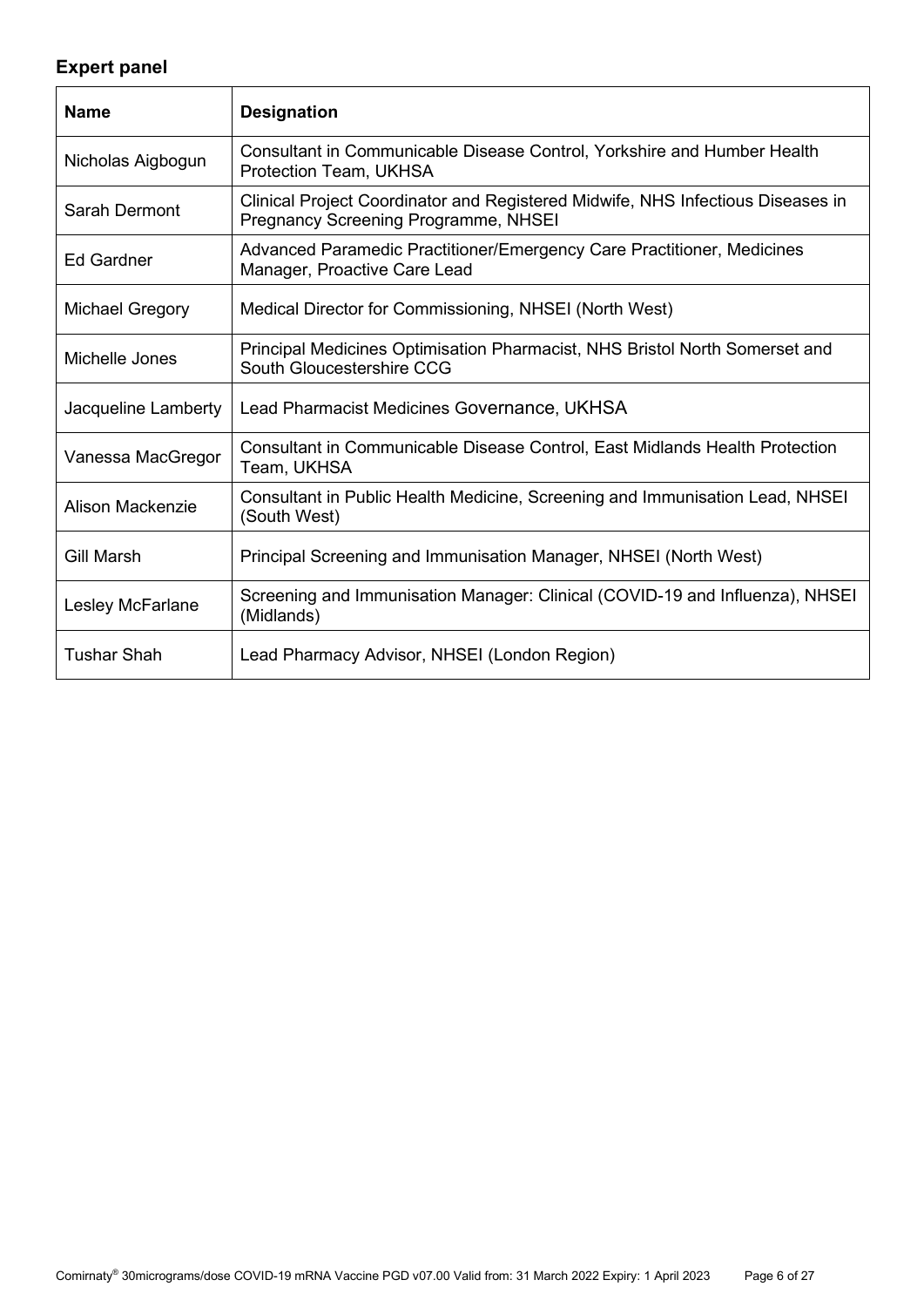## **2. Organisational authorisation**

The PGD is not legally valid until it has had the relevant organisational authorisation from NHSEI completed below.

NHSEI accepts governance responsibility for this PGD. Any provider delivering the national COVID-19 vaccination programme under PGD must work strictly within the terms of this PGD, relevant NHS standard operating procedures (SOPs) and contractual arrangements with the commissioner for the delivery of the national COVID-19 vaccination programme.

NHSEI authorises this PGD for use by the services or providers delivering the national COVID-19 vaccination programme.

| Organisational approval (legal requirement) |                       |      |             |
|---------------------------------------------|-----------------------|------|-------------|
| <b>Role</b>                                 | <b>Name</b>           | Sign | <b>Date</b> |
| <b>Medical Director,</b>                    | Dr Jonathan Leach OBE |      | 28/03/2022  |
| COVID-19 Vaccination                        |                       |      |             |
| Programme, NHSEI                            |                       |      |             |

[Section 7](#page-24-0) provides a practitioner authorisation sheet. Individual practitioners must be authorised by name to work to this PGD. Alternative practitioner authorisation records, specifying the PGD and version number, may be used where appropriate in accordance with local policy. This may include the use of electronic records.

Assembly, final preparation and administration of vaccines supplied and administered under this PGD must be subject to NHS governance arrangements and standard operating procedures that ensure that the safety, quality or efficacy of the product is not compromised. The assembly, final preparation and administration of the vaccines should also be in accordance with the manufacturer's instructions in the product's UK Summary of Product Characteristics [\(SPC\)](https://www.medicines.org.uk/emc/product/12740) and/or in accordance with official national recommendations.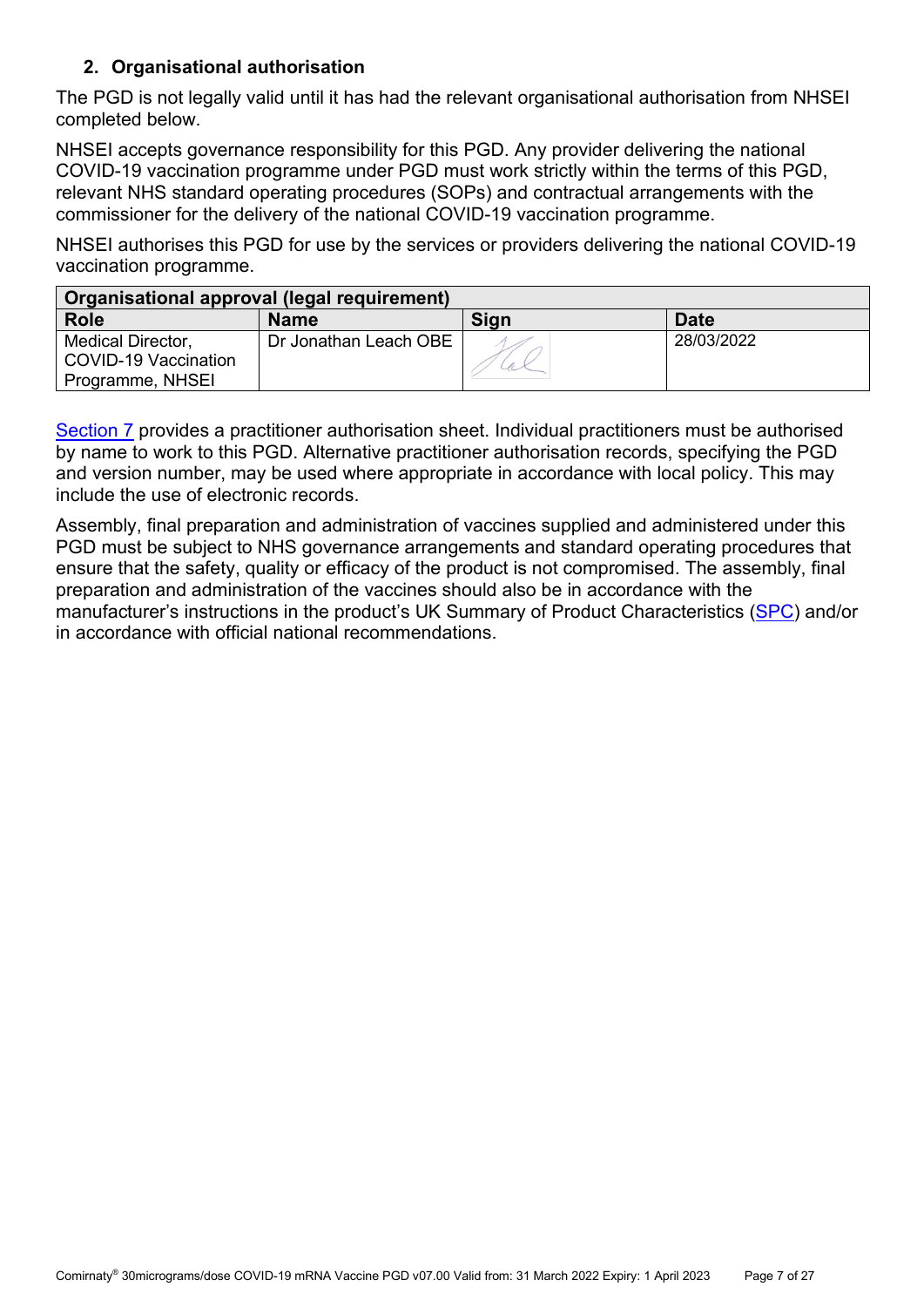<span id="page-7-1"></span><span id="page-7-0"></span>

| to do so. Practitioners working to this PGD must also be one of the<br>professional registration | following registered professionals who can legally supply and administer<br>under a PGD (see Patient Group Directions: who can administer them):<br>nurses and midwives currently registered with the Nursing and<br>$\bullet$<br>Midwifery Council (NMC)<br>pharmacists currently registered with the General Pharmaceutical<br>Council (GPhC)<br>chiropodists/podiatrists, dieticians, occupational therapists,<br>$\bullet$<br>orthoptists, orthotists/prosthetists, paramedics, physiotherapists,<br>radiographers and speech and language therapists currently<br>registered with the Health and Care Professions Council (HCPC)<br>dental hygienists and dental therapists registered with the General<br>$\bullet$<br><b>Dental Council</b><br>optometrists registered with the General Optical Council.<br>Practitioners must also fulfil all of the Additional requirements.                                                                                                                                                                                                                                                                                                                                                                                                                                                                                                                                                                                                                                                                                                                                                                                                                                                                                                                                                                                                                                                                                                                                                                                                                                                                                                                                                                                                                                                                                                                                                               |
|--------------------------------------------------------------------------------------------------|-----------------------------------------------------------------------------------------------------------------------------------------------------------------------------------------------------------------------------------------------------------------------------------------------------------------------------------------------------------------------------------------------------------------------------------------------------------------------------------------------------------------------------------------------------------------------------------------------------------------------------------------------------------------------------------------------------------------------------------------------------------------------------------------------------------------------------------------------------------------------------------------------------------------------------------------------------------------------------------------------------------------------------------------------------------------------------------------------------------------------------------------------------------------------------------------------------------------------------------------------------------------------------------------------------------------------------------------------------------------------------------------------------------------------------------------------------------------------------------------------------------------------------------------------------------------------------------------------------------------------------------------------------------------------------------------------------------------------------------------------------------------------------------------------------------------------------------------------------------------------------------------------------------------------------------------------------------------------------------------------------------------------------------------------------------------------------------------------------------------------------------------------------------------------------------------------------------------------------------------------------------------------------------------------------------------------------------------------------------------------------------------------------------------------------------------------------|
| <b>Additional requirements</b><br>Continued over page                                            | Additionally, practitioners:<br>must be authorised by name as an approved practitioner under the<br>$\bullet$<br>current terms of this PGD before working to it<br>must have undertaken appropriate training for working under PGDs<br>٠<br>for supply/administration of medicines<br>must be competent in the use of PGDs (see NICE Competency<br>$\bullet$<br>framework for health professionals using PGDs)<br>must be familiar with the vaccine product and alert to changes in the<br>$\bullet$<br>SPC, and familiar with the national recommendations for the use of<br>this vaccine<br>must be familiar with, and alert to changes in relevant chapters of<br>٠<br>Immunisation Against Infectious Disease: the Green Book<br>must be familiar with, and alert to changes in the relevant NHS<br>$\bullet$<br>standard operating procedures (SOPs) and commissioning<br>arrangements for the national COVID-19 vaccination programme<br>must have undertaken training appropriate to this PGD as required by<br>local policy and SOPs and in line with the Training recommendations<br>for COVID-19 vaccinators.<br>must have undertaken training to meet the minimum standards in<br>٠<br>relation to vaccinating those under 18 as required by national and<br>local policy.<br>must have completed the national COVID-19 vaccination e-learning<br>٠<br>programme, including the relevant vaccine specific session, and/or<br>locally-provided COVID-19 vaccine training<br>must be competent to assess individuals for suitability for vaccination,<br>$\bullet$<br>identify any contraindications or precautions, obtain informed consent<br>(or 'best interests' decision in accordance with the Mental Capacity<br>Act 2005) and to discuss issues related to vaccination. For further<br>information on consent see Chapter 2 of 'The Green Book'.<br>must be competent in the correct handling and storage of vaccines,<br>$\bullet$<br>and management of the cold chain<br>must be competent in the handling of the vaccine product, procedure<br>$\bullet$<br>for dilution of the vaccine and use of the correct technique for drawing<br>up the correct dose<br>must be competent in the intramuscular injection technique<br>٠<br>must be competent in the recognition and management of<br>٠<br>anaphylaxis, have completed basic life support training and be able to<br>respond appropriately to immediate adverse reactions |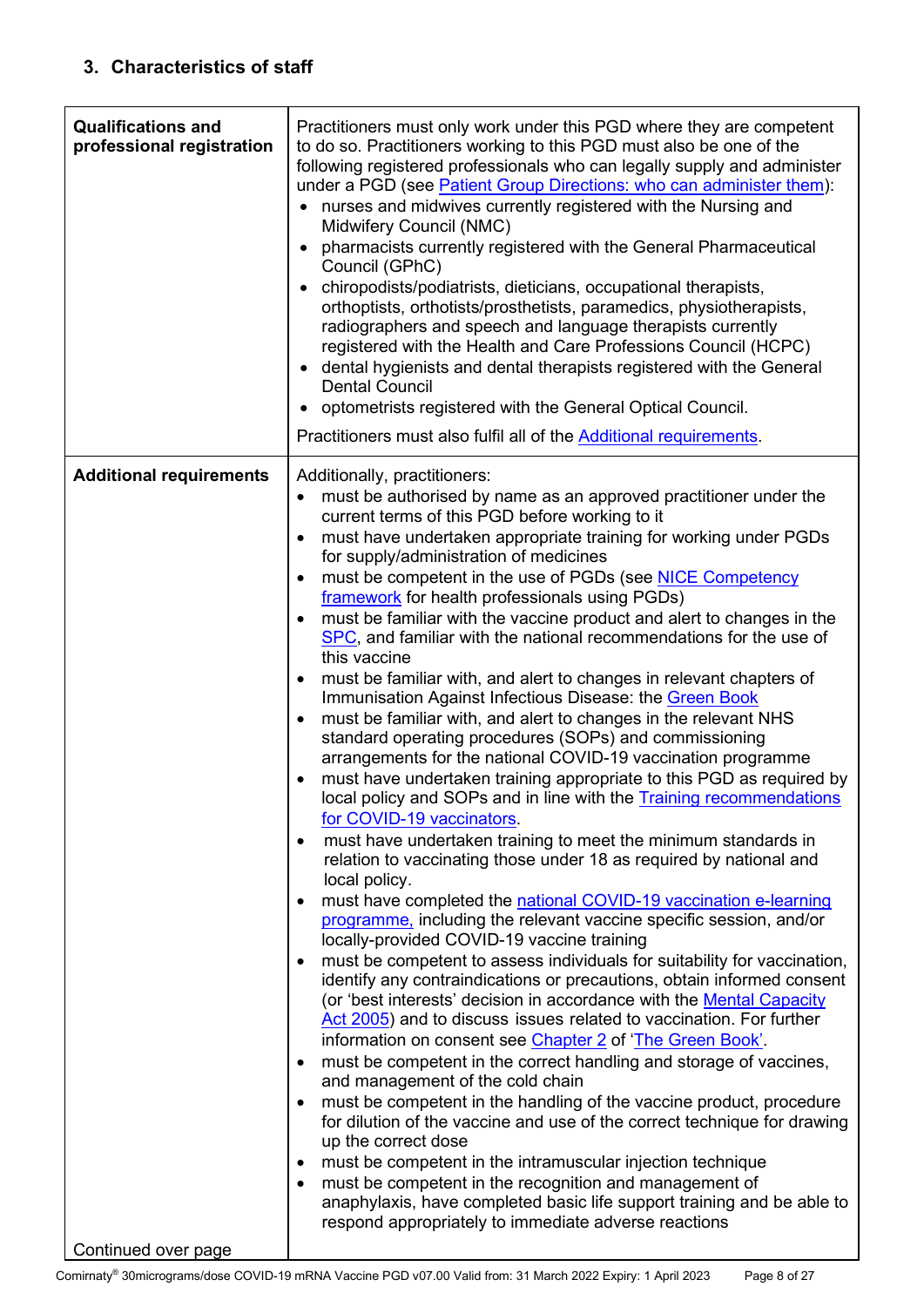| <b>Additional requirements</b><br>(continued) | must have access to the PGD and relevant COVID-19 vaccination<br>$\bullet$<br>programme online resources such as the Green Book and COVID-19<br>vaccination programme: Information for healthcare practitioners<br>must have been signed off as competent using the COVID-19<br>vaccinator competency assessment tool if new to or returning to<br>immunisation after a prolonged period (more than 12 months) or have<br>used the tool for self-assessment if experienced vaccinator<br>(vaccinated within past 12 months)<br>should fulfil any additional requirements defined by local or national<br>policy<br>The individual practitioner must be authorised by name, under the<br>current version of this PGD before working according to it. |  |
|-----------------------------------------------|-----------------------------------------------------------------------------------------------------------------------------------------------------------------------------------------------------------------------------------------------------------------------------------------------------------------------------------------------------------------------------------------------------------------------------------------------------------------------------------------------------------------------------------------------------------------------------------------------------------------------------------------------------------------------------------------------------------------------------------------------------|--|
| <b>Continued training</b><br>requirements     | Practitioners must ensure they are up to date with relevant issues and<br>clinical skills relating to vaccination and management of anaphylaxis.                                                                                                                                                                                                                                                                                                                                                                                                                                                                                                                                                                                                    |  |
|                                               | Practitioners should be constantly alert to any subsequent<br>recommendations from the UKHSA and/or NHSEI and other sources of<br>medicines information.                                                                                                                                                                                                                                                                                                                                                                                                                                                                                                                                                                                            |  |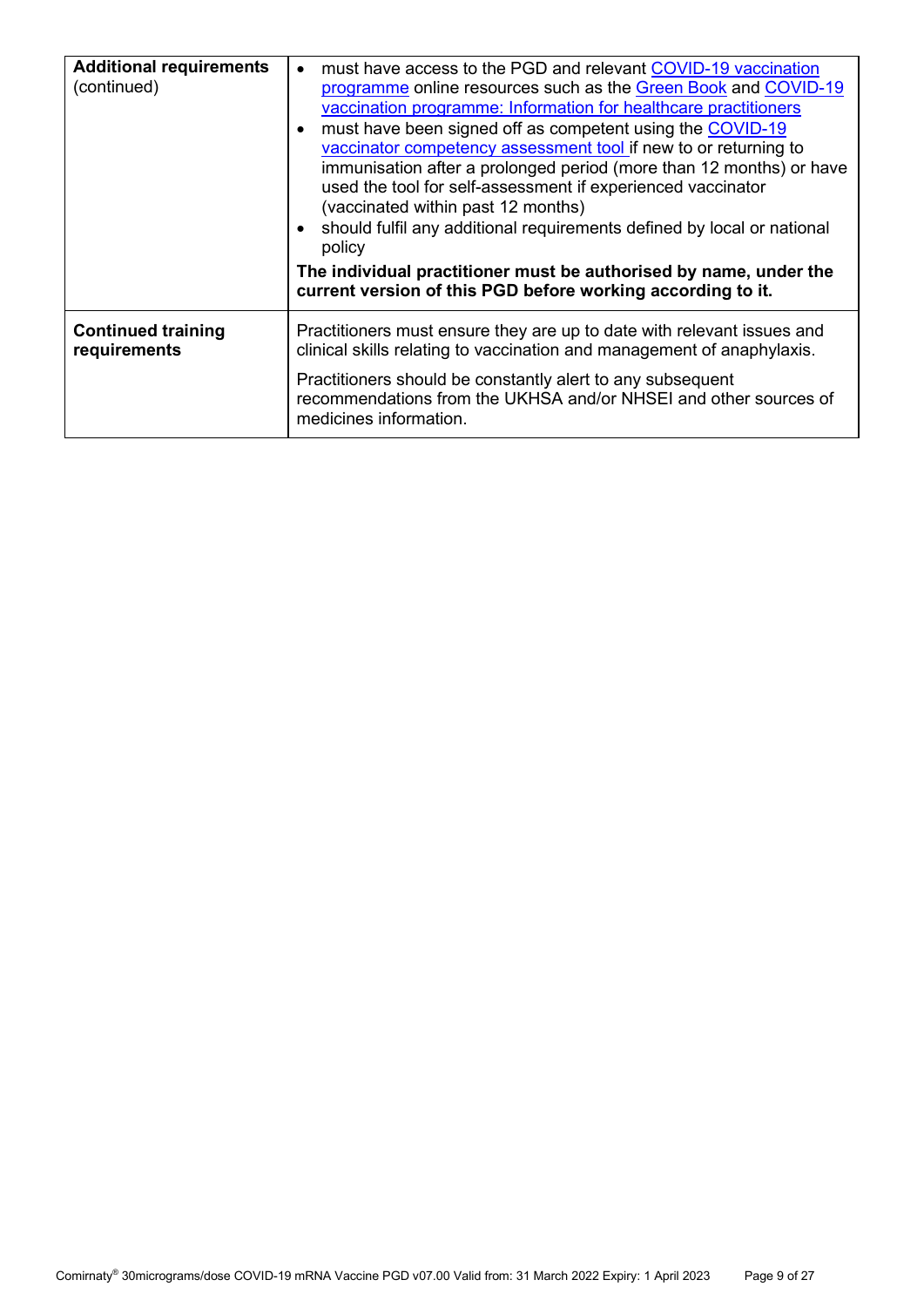## **4. Clinical condition or situation to which this PGD applies**

| <b>Clinical condition or</b><br>situation to which this<br><b>PGD applies</b> | Comirnaty <sup>®</sup> 30micrograms/dose COVID-19 mRNA vaccine is indicated for<br>the active immunisation of individuals for the prevention of coronavirus<br>disease (COVID-19) caused by the SARS-CoV-2 virus, in accordance with<br>the national COVID-19 vaccination programme (see COVID-19 vaccination<br>programme page) and recommendations given in Chapter 14a of the<br>Immunisation Against Infectious Disease: the 'Green Book' (hereafter<br>referred to as Chapter 14a), and subsequent correspondence/publications<br>from the UKHSA and/or NHSEI.                                                                                                                                                                                                                                                                                                                                                                                                                                                                                                           |
|-------------------------------------------------------------------------------|-------------------------------------------------------------------------------------------------------------------------------------------------------------------------------------------------------------------------------------------------------------------------------------------------------------------------------------------------------------------------------------------------------------------------------------------------------------------------------------------------------------------------------------------------------------------------------------------------------------------------------------------------------------------------------------------------------------------------------------------------------------------------------------------------------------------------------------------------------------------------------------------------------------------------------------------------------------------------------------------------------------------------------------------------------------------------------|
| <b>Criteria for inclusion</b>                                                 | Comirnaty <sup>®</sup> 30micrograms/dose COVID-19 mRNA vaccine should be<br>offered to individuals aged 12 years and over in accordance with the<br>recommendations in Chapter 14a.                                                                                                                                                                                                                                                                                                                                                                                                                                                                                                                                                                                                                                                                                                                                                                                                                                                                                           |
|                                                                               | Individuals are eligible for different dose schedules based on their age and<br>recognised risk group (see the Dose and frequency of administration<br>section).                                                                                                                                                                                                                                                                                                                                                                                                                                                                                                                                                                                                                                                                                                                                                                                                                                                                                                              |
| Criteria for exclusion <sup>2</sup>                                           | Individuals for whom valid consent, or 'best-interests' decision in<br>accordance with the Mental Capacity Act 2005, has not been obtained (for<br>further information on consent see Chapter 2 of 'The Green Book'). The<br>Patient Information Leaflet (PIL) for Comirnaty <sup>®</sup> 30micrograms/dose<br>COVID-19 mRNA vaccine should be available to inform consent.<br>Individuals who:<br>• are less than 12 years of age<br>have had a previous systemic allergic reaction (including immediate<br>onset anaphylaxis) to a previous dose of a COVID-19 mRNA vaccine or<br>to any component or residue from the manufacturing process <sup>3</sup> in the<br>Comirnaty <sup>®</sup> 30micrograms/dose COVID-19 mRNA vaccine<br>• have experienced myocarditis or pericarditis determined as likely to be<br>related to previous COVID-19 vaccination<br>• are suffering from acute severe febrile illness (the presence of a minor<br>infection is not a contraindication for vaccination)<br>have received a full dose of COVID-19 vaccine in the preceding 21 days |
| <b>Cautions, including</b><br>any relevant action to<br>be taken              | Facilities for management of anaphylaxis should be available at all<br>vaccination sites (see <i>Chapter 8</i> of the Green Book) and advice issued by<br>the Resuscitation Council.                                                                                                                                                                                                                                                                                                                                                                                                                                                                                                                                                                                                                                                                                                                                                                                                                                                                                          |
|                                                                               | There is a temporary suspension of the recommended observation and<br>monitoring for 15 minutes in individuals without a history of allergy (see off-<br>label use section below).                                                                                                                                                                                                                                                                                                                                                                                                                                                                                                                                                                                                                                                                                                                                                                                                                                                                                            |
|                                                                               | Following COVID-19 vaccine administration, individuals without a history of<br>allergy should be:<br>observed for any immediate reactions whilst they are receiving any<br>verbal post vaccination information and exiting the centre<br>informed about the signs and symptoms of anaphylaxis and how to<br>$\bullet$<br>access immediate healthcare advice in the event of displaying any<br>symptoms. In some settings, for example domiciliary vaccination, this<br>may require a responsible adult to be present for at least 15 minutes<br>after vaccination.                                                                                                                                                                                                                                                                                                                                                                                                                                                                                                            |
| Continued over page                                                           | Individuals with a personal history of allergy should be managed in line with<br>Chapter 14a, Table 5.                                                                                                                                                                                                                                                                                                                                                                                                                                                                                                                                                                                                                                                                                                                                                                                                                                                                                                                                                                        |

<sup>&</sup>lt;sup>2</sup> Exclusion under this PGD does not necessarily mean the medication is contraindicated, but it would be outside its remit and another form of authorisation will be required

Comirnaty® 30micrograms/dose COVID-19 mRNA Vaccine PGD v07.00 Valid from: 31 March 2022 Expiry: 1 April 2023 Page 10 of 27

<sup>&</sup>lt;sup>3</sup> Contains polyethylene glycol (PEG), refer to the <u>SPC</u> for a full list of excipients.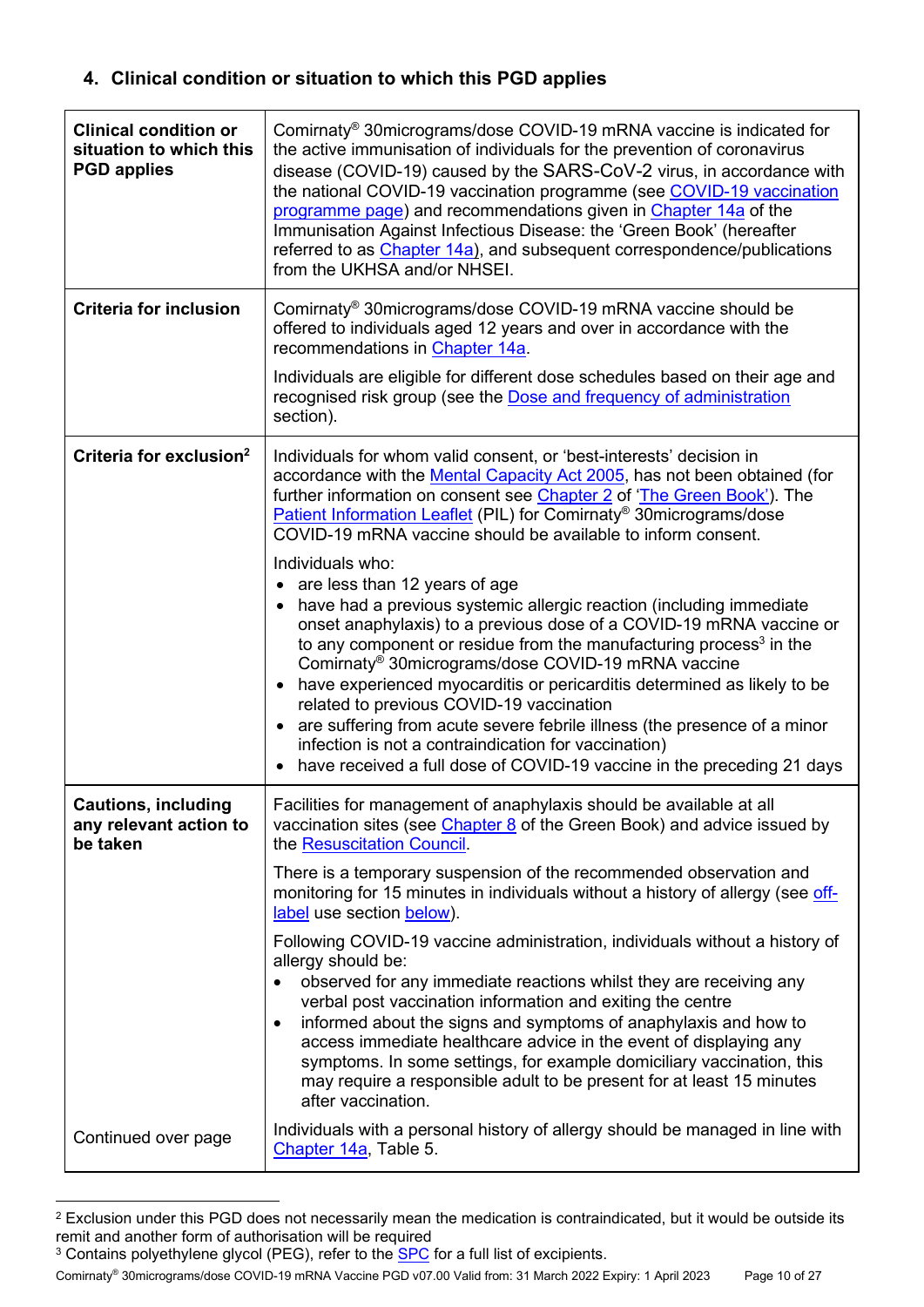| <b>Cautions, including</b><br>any relevant action to | Special precautions are advised for individuals with a personal history of<br>allergy including a:                                                                                                                                                                                                                                                                                                                                                                                                                                                                                                                                                                                                                                                                                                                                                                                                                                                                                                                                                                                                                                                                                                                                                                                                                |
|------------------------------------------------------|-------------------------------------------------------------------------------------------------------------------------------------------------------------------------------------------------------------------------------------------------------------------------------------------------------------------------------------------------------------------------------------------------------------------------------------------------------------------------------------------------------------------------------------------------------------------------------------------------------------------------------------------------------------------------------------------------------------------------------------------------------------------------------------------------------------------------------------------------------------------------------------------------------------------------------------------------------------------------------------------------------------------------------------------------------------------------------------------------------------------------------------------------------------------------------------------------------------------------------------------------------------------------------------------------------------------|
| be taken<br>(continued)                              | prior non-anaphylaxis allergic reaction to COVID-19 vaccine<br>$\bullet$<br>history of immediate anaphylaxis to multiple, different drug classes, with<br>$\bullet$<br>the trigger unidentified (this may indicate polyethylene glycol (PEG)<br>allergy)<br>history of anaphylaxis to a vaccine, injected antibody preparation or a<br>$\bullet$<br>medicine likely to contain PEG (such as depot steroid injection, laxative)<br>history of idiopathic anaphylaxis                                                                                                                                                                                                                                                                                                                                                                                                                                                                                                                                                                                                                                                                                                                                                                                                                                               |
|                                                      | $\bullet$<br>Individuals with undiagnosed polyethylene glycol (PEG) allergy often have a<br>history of immediate onset-unexplained anaphylaxis or anaphylaxis to<br>multiple classes of drugs. Such individuals should not be vaccinated with the<br>Comirnaty <sup>®</sup> 30 micrograms/dose COVID-19 mRNA vaccine, except on the<br>expert advice of an allergy specialist or where at least one dose of the same<br>vaccine has been tolerated previously.                                                                                                                                                                                                                                                                                                                                                                                                                                                                                                                                                                                                                                                                                                                                                                                                                                                    |
|                                                      | Where individuals experienced a possible allergic reaction to a dose of<br>COVID-19 vaccine, follow the guidance in Chapter 14a in relation to the<br>administration of subsequent doses.                                                                                                                                                                                                                                                                                                                                                                                                                                                                                                                                                                                                                                                                                                                                                                                                                                                                                                                                                                                                                                                                                                                         |
|                                                      | Individuals with non-allergic reactions (vasovagal episodes, non-urticarial<br>skin reaction or non-specific symptoms) to a COVID-19 vaccine can receive<br>subsequent doses of vaccine in any vaccination setting. Observation for 15<br>minutes is recommended for these individuals.                                                                                                                                                                                                                                                                                                                                                                                                                                                                                                                                                                                                                                                                                                                                                                                                                                                                                                                                                                                                                           |
|                                                      | No specific management is required for individuals with a family history of<br>allergies.                                                                                                                                                                                                                                                                                                                                                                                                                                                                                                                                                                                                                                                                                                                                                                                                                                                                                                                                                                                                                                                                                                                                                                                                                         |
|                                                      | Syncope (fainting) can occur following, or even before, any vaccination<br>especially in adolescents as a psychogenic response to the needle injection.<br>This can be accompanied by several neurological signs such as transient<br>visual disturbance, paraesthesia and tonic-clonic limb movements during<br>recovery. It is important that procedures are in place to avoid injury from<br>faints.                                                                                                                                                                                                                                                                                                                                                                                                                                                                                                                                                                                                                                                                                                                                                                                                                                                                                                           |
|                                                      | As fainting can occur following vaccination, all those vaccinated with any of<br>the COVID-19 vaccines should be advised not to drive for 15 minutes after<br>vaccination.                                                                                                                                                                                                                                                                                                                                                                                                                                                                                                                                                                                                                                                                                                                                                                                                                                                                                                                                                                                                                                                                                                                                        |
|                                                      | Individuals with a bleeding disorder may develop a haematoma at the<br>injection site. Individuals with bleeding disorders may be vaccinated<br>intramuscularly if, in the opinion of a doctor familiar with the individual's<br>bleeding risk, vaccines or similar small volume intramuscular injections can<br>be administered with reasonable safety by this route. If the individual<br>receives medication/treatment to reduce bleeding, for example treatment for<br>haemophilia, intramuscular vaccination can be scheduled shortly after such<br>medication/treatment is administered. Individuals on stable anticoagulation<br>therapy, including individuals on warfarin who are up to date with their<br>scheduled INR testing and whose latest INR was below the upper threshold<br>of their therapeutic range, can receive intramuscular vaccination. A fine<br>needle (equal to 23 gauge or finer calibre such as 25 gauge) should be used<br>for the vaccination, followed by firm pressure applied to the site (without<br>rubbing) for at least 2 minutes. If in any doubt, consult with the clinician<br>responsible for prescribing or monitoring the individual's anticoagulant<br>therapy. The individual/parent/carer should be informed about the risk of<br>haematoma from the injection. |
| Continued over page                                  | Very rare reports have been received of Guillain-Barre Syndrome (GBS)<br>following COVID-19 vaccination (further information is available in Chapter<br>14a). Healthcare professionals should be alert to the signs and symptoms of<br>GBS to ensure correct diagnosis and to rule out other causes, in order to<br>initiate adequate supportive care and treatment. Individuals who have a<br>history of GBS should be vaccinated as recommended for their age and<br>underlying risk status. In those who are diagnosed with GBS after the first                                                                                                                                                                                                                                                                                                                                                                                                                                                                                                                                                                                                                                                                                                                                                                |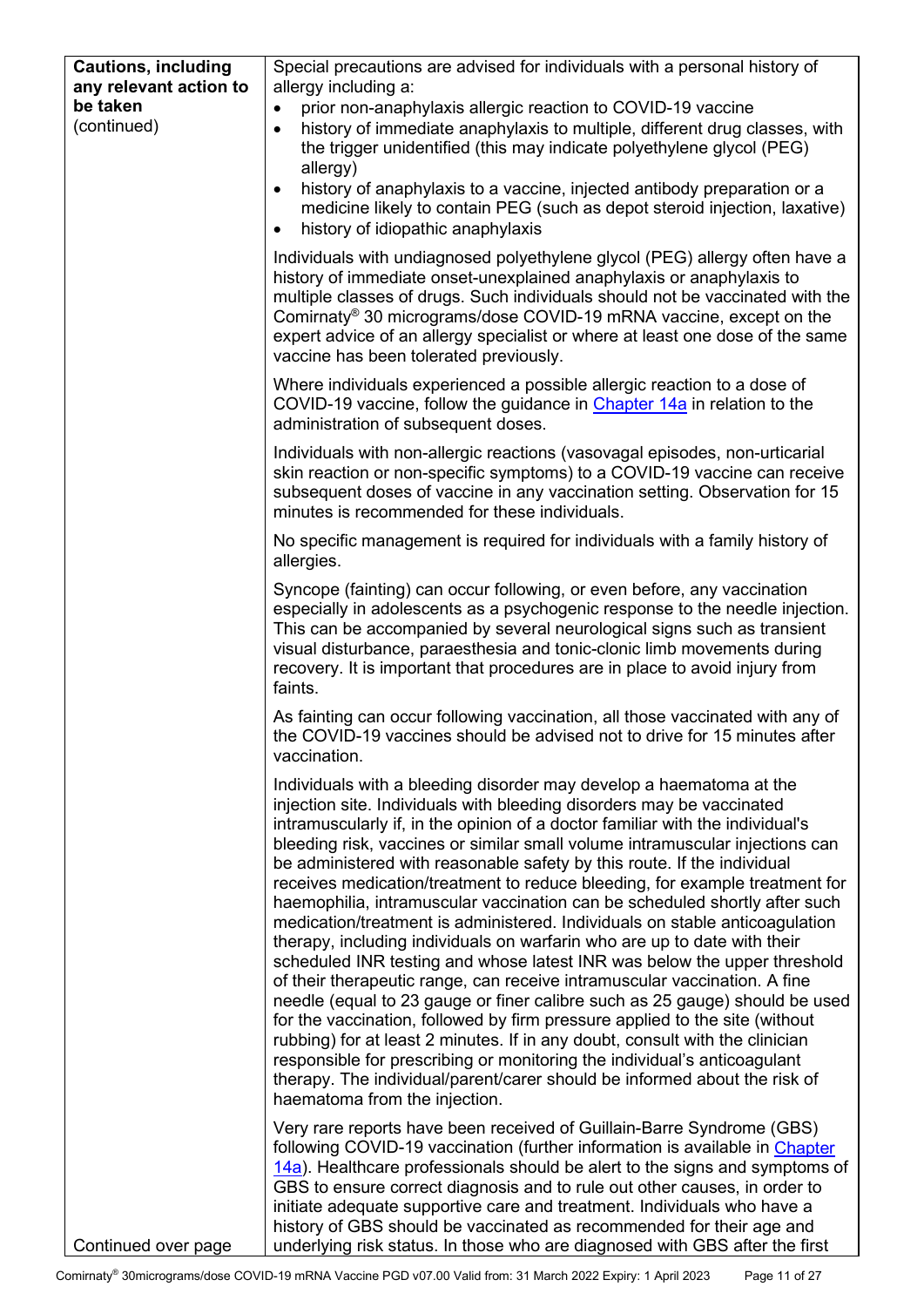| <b>Cautions, including</b><br>any relevant action to<br>be taken<br>(continued) | dose of vaccine, the balance of risk benefit is in favour of completing a full<br>COVID-19 vaccination schedule. On a precautionary basis, however, where<br>GBS occurs within six weeks of an Astra Zeneca vaccine, for any future<br>doses Pfizer or Moderna COVID-19 vaccines are preferred. Where GBS<br>occurs following either of the mRNA vaccines, further vaccination can<br>proceed as normal, once recovered.                                                                                                                                                                                                             |
|---------------------------------------------------------------------------------|--------------------------------------------------------------------------------------------------------------------------------------------------------------------------------------------------------------------------------------------------------------------------------------------------------------------------------------------------------------------------------------------------------------------------------------------------------------------------------------------------------------------------------------------------------------------------------------------------------------------------------------|
|                                                                                 | Guidance produced by the UK Immune Thrombocytopenia (ITP) Forum<br>Working Party advises discussing the potential for a fall in platelet count in<br>patients with a history of ITP receiving any COVID-19 vaccine and<br>recommends a platelet count check 2-5 days after the vaccine (British<br>Society for Haematology-COVID-19).                                                                                                                                                                                                                                                                                                |
|                                                                                 | Past history of COVID-19 infection                                                                                                                                                                                                                                                                                                                                                                                                                                                                                                                                                                                                   |
|                                                                                 | There is no convincing evidence of any safety concerns from vaccinating<br>individuals with a past history of COVID-19 infection, or with detectable<br>COVID-19 antibody.                                                                                                                                                                                                                                                                                                                                                                                                                                                           |
|                                                                                 | Vaccination of individuals who may be infected or asymptomatic or<br>incubating COVID-19 infection is unlikely to have a detrimental effect on the<br>illness.                                                                                                                                                                                                                                                                                                                                                                                                                                                                       |
|                                                                                 | For children in a risk group and adults, vaccination after COVID-19 infection<br>should ideally be deferred until clinical recovery to around 4 weeks after<br>onset of symptoms or 4 weeks from the first confirmed positive specimen.<br>This is to avoid confusing the differential diagnosis as clinical deterioration<br>can occur up to 2 weeks after infection.                                                                                                                                                                                                                                                               |
|                                                                                 | For children and young people under 18 years who are not in a risk group,<br>vaccination after COVID-19 infection should ideally be deferred until 12<br>weeks from onset (or sample date).                                                                                                                                                                                                                                                                                                                                                                                                                                          |
|                                                                                 | These recommended intervals after COVID-19 infection may be reduced to<br>ensure operational flexibility when rapid protection is required, for example<br>in periods of high incidence or circulation of a new variant in a vulnerable<br>population. When rapid protection is required, any reduction in the<br>recommended interval after COVID-19 infection will be advised by JCVI or<br>UKHSA and published in NHSEI operational guidance                                                                                                                                                                                      |
|                                                                                 | Current advice in Paediatric multisystem inflammatory syndrome temporally<br>associated with SARS-CoV-2 infection (PIMS-TS) cases suggests that an<br>interval of 12 weeks should be observed, although earlier administration can<br>be considered in those at high risk of infection and/or who are fully<br>recovered.                                                                                                                                                                                                                                                                                                            |
|                                                                                 | There is no need to defer immunisation in individuals after recovery from a<br>recent episode with compatible symptoms who were not tested unless there<br>are strong clinical and epidemiological features to suggest the episode was<br>COVID-19 infection.                                                                                                                                                                                                                                                                                                                                                                        |
|                                                                                 | Having prolonged COVID-19 symptoms is not a contraindication to receiving<br>COVID-19 vaccine but if the individual is seriously debilitated, still under<br>active investigation, or has evidence of recent deterioration, deferral of<br>vaccination may be considered to avoid incorrect attribution of any change<br>in the person's underlying condition to the vaccine.                                                                                                                                                                                                                                                        |
| Action to be taken if<br>the patient is<br>excluded<br>Continued over page      | The risk to the individual of not being immunised must be considered. The<br>indications for risk groups are not exhaustive, and the healthcare<br>practitioner should consider the risk of COVID-19 exacerbating any<br>underlying disease that an individual may have, as well as the risk of serious<br>illness from COVID-19 itself. Where appropriate, such individuals should be<br>referred for assessment of clinical risk. Where risk is identified as equivalent<br>to those currently eligible for immunisation, vaccination may be provided by<br>an appropriate prescriber or on a patient specific basis, under a PSD. |
|                                                                                 |                                                                                                                                                                                                                                                                                                                                                                                                                                                                                                                                                                                                                                      |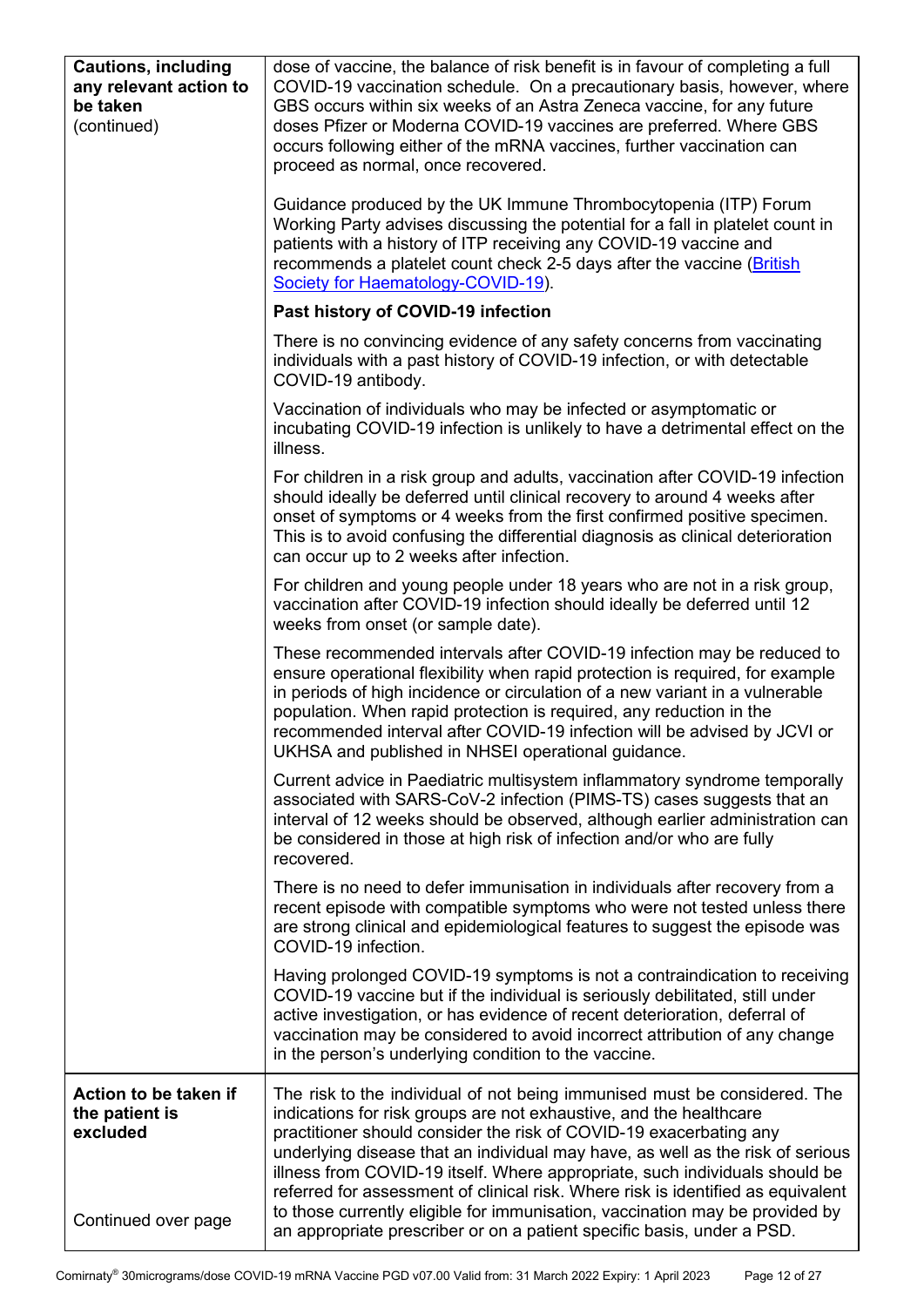| Action to be taken if<br>the patient is<br>excluded<br>(continued)  | For individuals who have had a previous systemic allergic reaction<br>(including immediate onset anaphylaxis) to a previous dose of COVID-19<br>mRNA vaccine, or any component of the vaccine, advice should be sought<br>from an allergy specialist.                                                                                                                                                                                                                                                                                                                                               |
|---------------------------------------------------------------------|-----------------------------------------------------------------------------------------------------------------------------------------------------------------------------------------------------------------------------------------------------------------------------------------------------------------------------------------------------------------------------------------------------------------------------------------------------------------------------------------------------------------------------------------------------------------------------------------------------|
|                                                                     | Individuals who have experienced myocarditis or pericarditis following<br>COVID-19 vaccination should be assessed by an appropriate clinician to<br>determine whether it is likely to be vaccine related. As the mechanism of<br>action and risk of recurrence of myocarditis and pericarditis are being<br>investigated, the current advice is that an individual's second or subsequent<br>doses should be deferred pending further investigation. Following<br>investigation any subsequent dose should be provided by an appropriate<br>prescriber or on a patient specific basis, under a PSD. |
|                                                                     | In case of postponement due to acute illness, advise when the individual<br>can be vaccinated and if possible, ensure another appointment is arranged.                                                                                                                                                                                                                                                                                                                                                                                                                                              |
|                                                                     | Document the reason for exclusion and any action taken.                                                                                                                                                                                                                                                                                                                                                                                                                                                                                                                                             |
| Action to be taken if<br>the patient or carer<br>declines treatment | Informed consent, from the individual or a person legally able to act on the<br>person's behalf, must be obtained for each administration and recorded<br>appropriately. Where a person lacks the capacity, in accordance with the<br>Mental Capacity Act 2005, a decision to vaccinate may be made in the<br>individual's best interests. For further information on consent see Chapter 2<br>of 'The Green Book'.                                                                                                                                                                                 |
|                                                                     | Advise the individual/parent/carer about the protective effects of the vaccine,<br>the risks of infection and potential complications if not immunised.                                                                                                                                                                                                                                                                                                                                                                                                                                             |
|                                                                     | Document advice given and the decision reached.                                                                                                                                                                                                                                                                                                                                                                                                                                                                                                                                                     |
| <b>Arrangements for</b><br>referral                                 | As per local policy.                                                                                                                                                                                                                                                                                                                                                                                                                                                                                                                                                                                |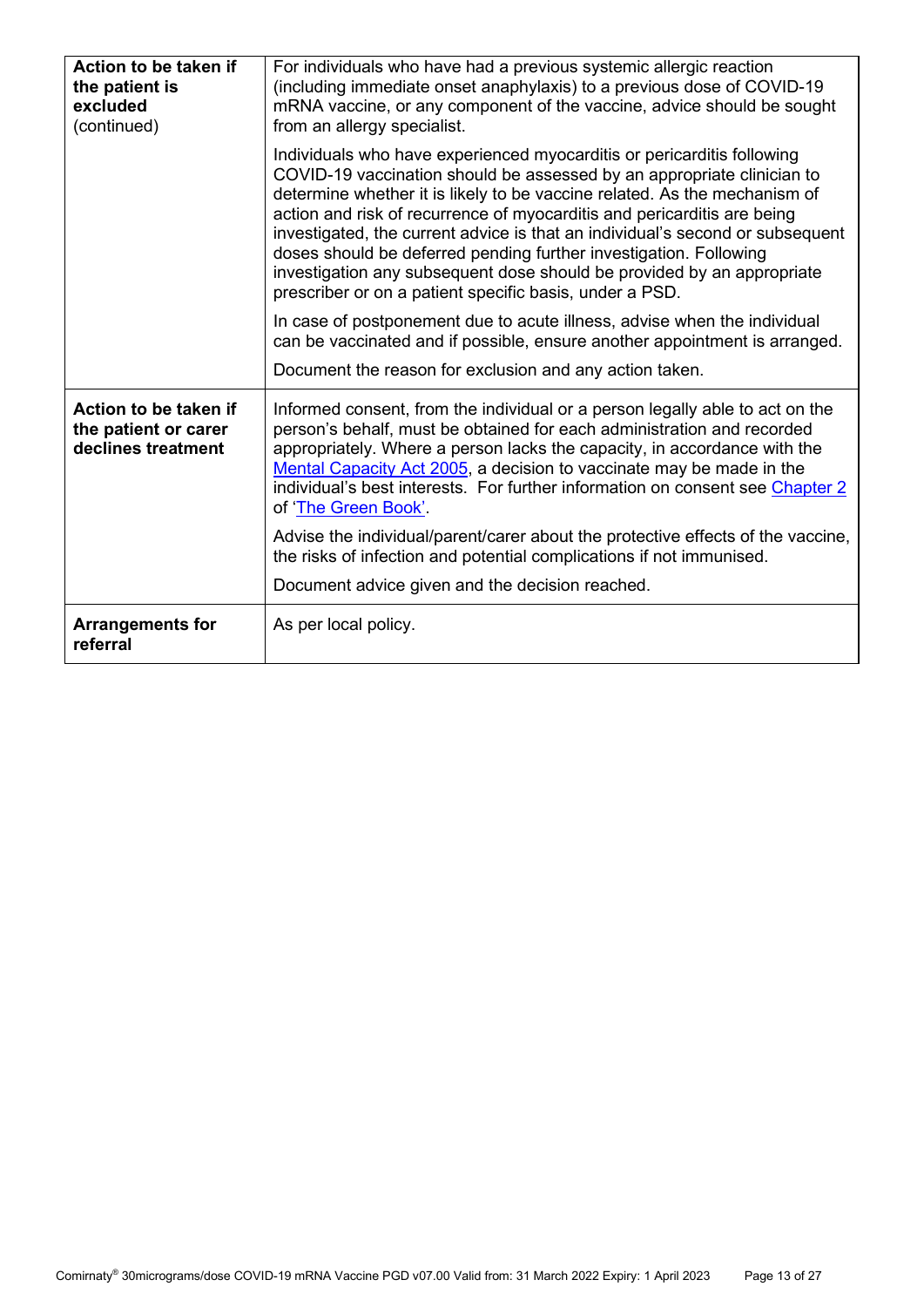# **5. Description of treatment**

<span id="page-13-1"></span><span id="page-13-0"></span>

| Name, strength and<br>formulation of drug | Comirnaty <sup>®</sup> 30micrograms/dose concentrate for dispersion for injection<br>COVID-19 mRNA vaccine (nucleoside modified)                                                                                                                                                                                                                                                                                                                                                                                                                                                                                                                                                                                                                                                     |
|-------------------------------------------|--------------------------------------------------------------------------------------------------------------------------------------------------------------------------------------------------------------------------------------------------------------------------------------------------------------------------------------------------------------------------------------------------------------------------------------------------------------------------------------------------------------------------------------------------------------------------------------------------------------------------------------------------------------------------------------------------------------------------------------------------------------------------------------|
|                                           | 1 vial (0.45ml) contains 6 doses of 0.3ml after dilution.                                                                                                                                                                                                                                                                                                                                                                                                                                                                                                                                                                                                                                                                                                                            |
|                                           | 1 dose (0.3ml) contains 30 micrograms of tozinameran, a COVID-19 mRNA<br>vaccine (embedded in lipid nanoparticles).                                                                                                                                                                                                                                                                                                                                                                                                                                                                                                                                                                                                                                                                  |
|                                           | Note: Where appropriate to the delivery model, this PGD may also be used for<br>the administration of vaccine that has been prepared (diluted) by another<br>person in accordance with the manufacturer's instructions and Human<br>Medicines Regulation 3A (inserted by UK Statutory Instrument 2020 No. 1594),<br>that is prepared by or under the supervision of a doctor, a registered nurse or a<br>pharmacist.                                                                                                                                                                                                                                                                                                                                                                 |
| <b>Legal category</b>                     | Prescription only medicine (POM).                                                                                                                                                                                                                                                                                                                                                                                                                                                                                                                                                                                                                                                                                                                                                    |
| <b>Black triangle</b> ▼                   | Yes. As a new vaccine product, the Medicines and Healthcare products<br>Regulatory Agency (MHRA) has a specific interest in the reporting of adverse<br>drug reactions for this product.                                                                                                                                                                                                                                                                                                                                                                                                                                                                                                                                                                                             |
| Off-label use                             | <b>Primary immunisation</b>                                                                                                                                                                                                                                                                                                                                                                                                                                                                                                                                                                                                                                                                                                                                                          |
|                                           | The Comirnaty® 30micrograms/dose COVID-19 mRNA vaccine SPC<br>recommends the second dose is administered 21 days after the first dose.<br>There is evidence of better immune response and/or protection from COVID-19<br>vaccines where longer intervals between doses are used. Therefore,<br>Comirnaty <sup>®</sup> 30micrograms/dose COVID-19 mRNA vaccine should be<br>administered under this PGD in accordance with recommendations from the<br>JCVI and Chapter 14a for the delivery of the COVID-19 vaccination programme<br>in England (see Dose and frequency of administration section).                                                                                                                                                                                  |
|                                           | <b>Booster immunisation</b>                                                                                                                                                                                                                                                                                                                                                                                                                                                                                                                                                                                                                                                                                                                                                          |
|                                           | The Comirnaty® 30micrograms/dose COVID-19 mRNA vaccine SPC states that<br>'a booster dose (third dose) of Comirnaty may be administered intramuscularly<br>at least 6 months after the second dose in individuals 18 years of age and<br>older'. Booster vaccination may be offered under this PGD at a minimum<br>interval of 3 months from the previous dose in accordance with the<br>recommendations from the JCVI and Chapter 14a.                                                                                                                                                                                                                                                                                                                                              |
|                                           | The Comirnaty <sup>®</sup> 30micrograms/dose COVID-19 mRNA vaccine SPC states that<br>'Individuals who have received 1 dose of Comirnaty should receive a second<br>dose of Comirnaty to complete the primary vaccination course and for any<br>additional doses'. However, in accordance with the recommendations in<br>Chapter 14a this PGD may be used to administer additional doses of<br>Comirnaty <sup>®</sup> 30micrograms/dose COVID-19 mRNA vaccine to individuals who<br>have completed a course of another COVID-19 vaccine or to complete a<br>primary course where the vaccine that was used to commence the course is no<br>longer clinically appropriate or not available.                                                                                           |
|                                           | <b>Allergy</b>                                                                                                                                                                                                                                                                                                                                                                                                                                                                                                                                                                                                                                                                                                                                                                       |
| Continued over page                       | According to the respective SPCs, it is recommended that all recipients of the<br>Pfizer BioNTech and Moderna vaccines are kept for observation and monitored<br>for a minimum of 15 minutes. In recognition of the need to accelerate delivery<br>of the programme in response to the emergence of the Omicron variant, the<br>UK Chief Medical Officers (CMO) have recommended suspension of this<br>requirement. This temporary suspension in individuals without a history of<br>allergy has also been agreed by the Commission on Human Medicines.<br>However, vaccinated individuals should be informed about the signs and<br>symptoms of anaphylaxis and how to access immediate healthcare advice in<br>the event of displaying any symptoms. In some settings, for example |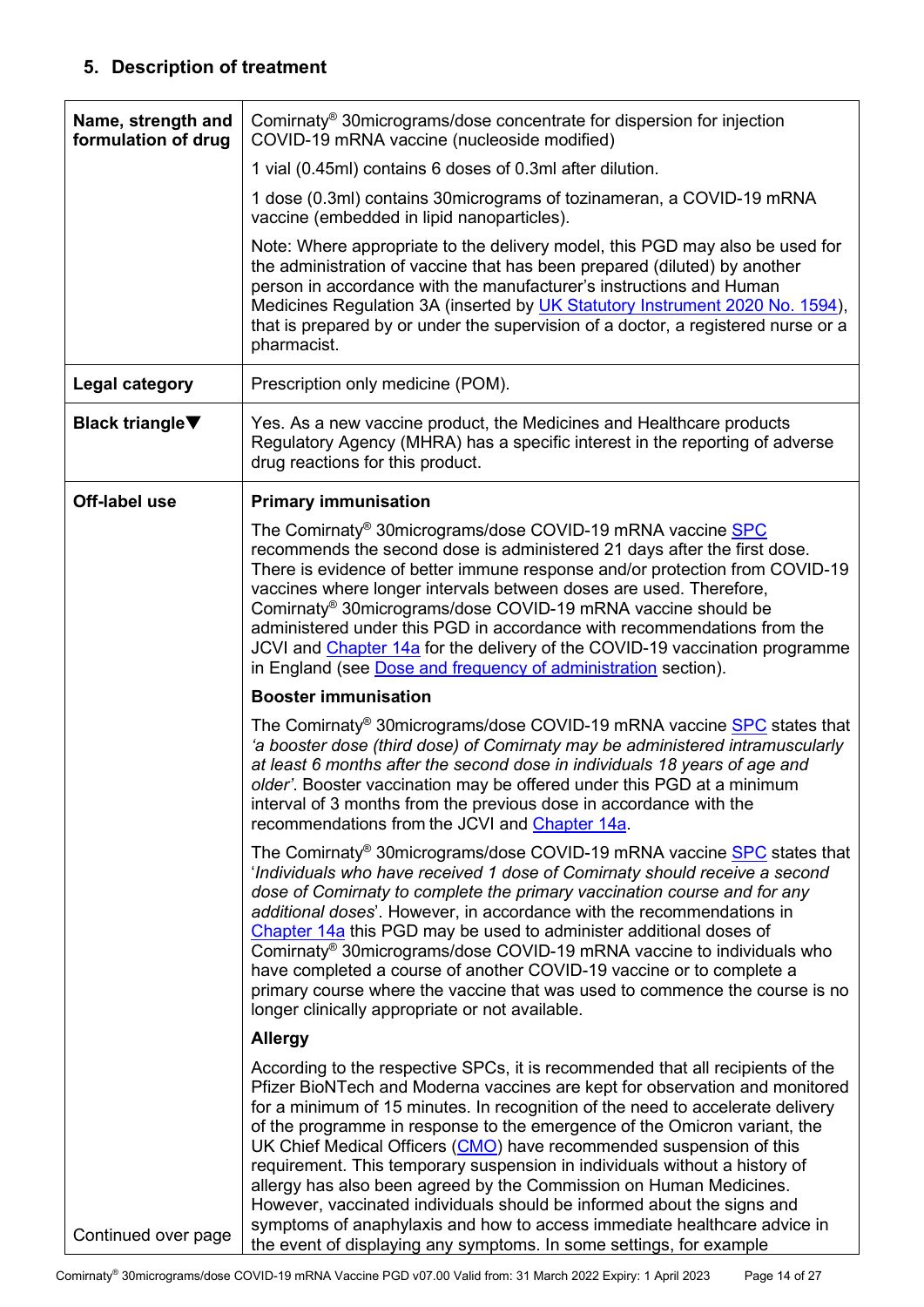| <b>Off-label use</b><br>(continued) | domiciliary vaccination, this may require a responsible adult to be present for at<br>least 15 minutes after vaccination.                                                                                                                                                                                                                                                                      |
|-------------------------------------|------------------------------------------------------------------------------------------------------------------------------------------------------------------------------------------------------------------------------------------------------------------------------------------------------------------------------------------------------------------------------------------------|
|                                     | Individuals with a personal history of allergy should be managed in line with<br>Chapter 14a Table 5. No specific management is required for individuals with a<br>family history of allergies.                                                                                                                                                                                                |
|                                     | As fainting can occur following vaccination, all those vaccinated with any of the<br>COVID-19 vaccines should be advised not to drive for 15 minutes after<br>vaccination.                                                                                                                                                                                                                     |
|                                     | The MHRA will continue to closely monitor anaphylaxis post-COVID-19<br>vaccination; reporting of adverse events via the Yellow Card Scheme is<br>strongly encouraged.                                                                                                                                                                                                                          |
|                                     | <b>Storage</b>                                                                                                                                                                                                                                                                                                                                                                                 |
|                                     | Vaccine should be stored according to the conditions detailed in the Storage<br>section below. However, in the event of an inadvertent or unavoidable<br>deviation of these conditions refer to Vaccine Incident Guidance. Where<br>vaccine is assessed in accordance with these guidelines as appropriate for<br>continued use this would constitute off-label administration under this PGD. |
|                                     | In the event that available data supports extension to the vaccine shelf life, any<br>resulting off-label use of expiry extended vaccine under this PGD should be<br>supported by NHS operational guidance or standard operating procedure.                                                                                                                                                    |
|                                     | Where a vaccine is recommended off-label consider, as part of the consent<br>process, informing the individual/parent/carer that the vaccine is being offered<br>in accordance with national guidance but that this is outside the product<br>licence.                                                                                                                                         |
| Route / method of<br>administration | Comirnaty <sup>®</sup> 30micrograms/dose COVID-19 mRNA vaccine is for administration<br>by intramuscular injection only, preferably into deltoid region of the upper arm.                                                                                                                                                                                                                      |
|                                     | Comirnaty <sup>®</sup> 30micrograms/dose COVID-19 mRNA vaccine requires dilution in<br>its original vial with 1.8ml of unpreserved sodium chloride 0.9% solution for<br>injection, prior to withdrawing a 0.3ml dose for administration.                                                                                                                                                       |
|                                     | Vaccine should be prepared in accordance with manufacturer's<br>recommendations (see the product's SPC) and NHS standard operating<br>procedures for the service.                                                                                                                                                                                                                              |
|                                     | Frozen vials should be transferred to an environment of $2^{\circ}$ C to $8^{\circ}$ C to thaw; a<br>195 vial pack may take 3 hours to thaw.                                                                                                                                                                                                                                                   |
|                                     | Alternatively, frozen vials may also be thawed for 30 minutes at temperatures<br>up to 30°C for immediate use.                                                                                                                                                                                                                                                                                 |
|                                     | Allow the thawed vial to come to room temperature and gently invert it 10 times<br>prior to dilution. Do not shake.                                                                                                                                                                                                                                                                            |
|                                     | Prior to dilution, the thawed dispersion may contain white to off-white opaque<br>amorphous particles.                                                                                                                                                                                                                                                                                         |
|                                     | The thawed vaccine must be diluted in its original vial with 1.8ml sodium<br>chloride 0.9% solution for injection, using a 21 gauge or narrower needle and<br>aseptic techniques.                                                                                                                                                                                                              |
|                                     | Equalise vial pressure before removing the needle from the vial stopper by<br>withdrawing 1.8ml air into the empty diluent syringe.                                                                                                                                                                                                                                                            |
|                                     | Gently invert the diluted dispersion 10 times. Do not shake the vaccine.                                                                                                                                                                                                                                                                                                                       |
|                                     | The diluted vaccine should present as an off-white dispersion with no<br>particulates visible. Do not use the diluted vaccine if particulates or<br>discolouration are present.                                                                                                                                                                                                                |
| Continued over page                 | The diluted vials should be marked with the appropriate date and time.                                                                                                                                                                                                                                                                                                                         |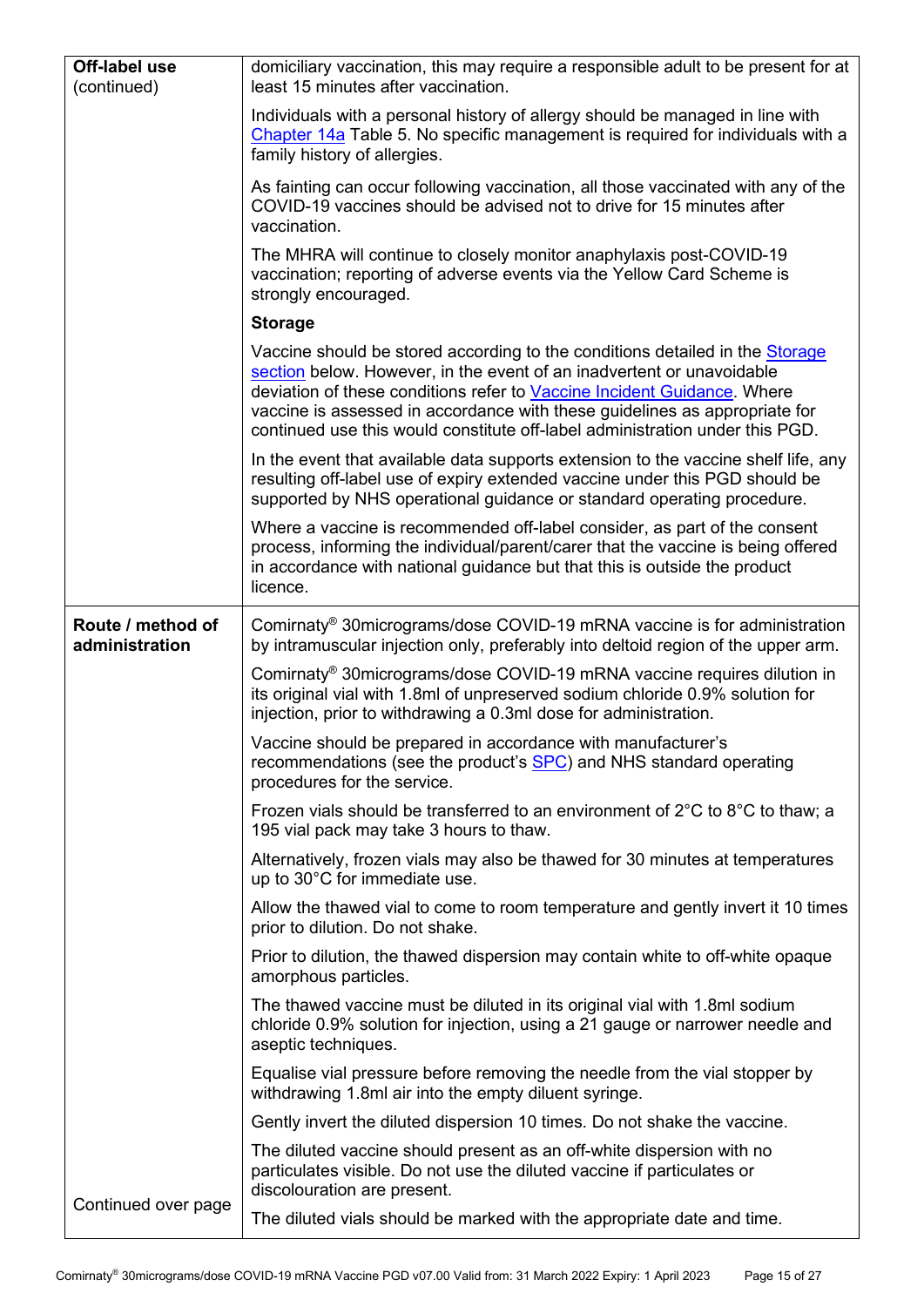<span id="page-15-0"></span>

| Route / method of<br>administration | After dilution store at 2°C to 30°C and use within 6 hours, including any<br>transportation time.                                                                                                                                                                                                                                                                                                                                                                                                                                                                                                                                                 |
|-------------------------------------|---------------------------------------------------------------------------------------------------------------------------------------------------------------------------------------------------------------------------------------------------------------------------------------------------------------------------------------------------------------------------------------------------------------------------------------------------------------------------------------------------------------------------------------------------------------------------------------------------------------------------------------------------|
| (continued)                         | Do not freeze or shake the diluted dispersion. If refrigerated, allow the diluted<br>dispersion to come to room temperature prior to use.                                                                                                                                                                                                                                                                                                                                                                                                                                                                                                         |
|                                     | The vaccine dose should be drawn up from the diluted vial immediately prior to<br>administration.                                                                                                                                                                                                                                                                                                                                                                                                                                                                                                                                                 |
|                                     | In order to extract at least 6 doses from a single vial, low dead-volume syringes<br>and/or needles should be used. Each dose must contain 0.3ml of vaccine. If<br>the amount of vaccine remaining in the vial cannot provide a full dose of 0.3ml,<br>discard the vial and any excess volume. Do not pool excess vaccine from<br>multiple vials.                                                                                                                                                                                                                                                                                                 |
|                                     | Discard any unused vaccine within 6 hours after dilution.                                                                                                                                                                                                                                                                                                                                                                                                                                                                                                                                                                                         |
|                                     | Check product name, batch number and expiry date prior to administration.                                                                                                                                                                                                                                                                                                                                                                                                                                                                                                                                                                         |
| Dose and<br>frequency of            | A dose of Comirnaty® 30micrograms/dose COVID-19 mRNA vaccine is 0.3ml.<br>Each dose contains 30micrograms of COVID-19 mRNA vaccine in 0.3ml.                                                                                                                                                                                                                                                                                                                                                                                                                                                                                                      |
| administration                      | The 2-dose primary course consists of first dose of 30 micrograms in 0.3 ml<br>followed, after an interval of at least 21 days, by a second dose of<br>30 micrograms in 0.3ml. However, the programme schedule, including both the<br>number of doses and the intervals between them, should be administered in<br>accordance with official national guidance which is set out in Chapter 14a and<br>summarised below and in a table at Appendix A.                                                                                                                                                                                               |
|                                     | For both adenovirus vector and mRNA vaccines, there is evidence of better<br>immune response and/or protection where longer intervals between doses in<br>the primary schedule are used.                                                                                                                                                                                                                                                                                                                                                                                                                                                          |
|                                     | Based on this evidence, longer intervals are likely to provide more durable<br>protection. JCVI is currently recommending a minimum interval of 8 weeks<br>between doses of all the available COVID-19 vaccines where a 2-dose primary<br>schedule is used for adults and for children at high risk. Operationally, using<br>the same minimum interval for all products will simplify supply and booking,<br>and will help to ensure a good balance between achieving rapid and long-<br>lasting protection.                                                                                                                                      |
|                                     | For those under 18 years who are not in a risk group a 12-week interval is<br>preferred (see below and Appendix A). This is based on precautionary advice<br>from the JCVI based on emerging evidence of a lower rate of myocarditis in<br>countries that use schedules of 8 to 12 weeks. The interval may be shortened<br>to 8 weeks when rapid protection is required, for example high incidence or<br>circulation of a new variant in a vulnerable population. When rapid protection is<br>required, any reduction in the recommended interval between doses will be<br>advised by JCVI or UKHSA and published in NHSEI operational guidance. |
|                                     | The main exception to the 8-week lower interval would be those about to<br>commence immunosuppressive treatment. In these individuals, the licensed<br>minimal interval of at least 21 days may be followed to enable the vaccine to be<br>given whilst their immune system is better able to respond.                                                                                                                                                                                                                                                                                                                                            |
|                                     | If the primary course is interrupted or delayed, it should be resumed (using the<br>same vaccine as was given for the first dose if possible, see Additional<br>Information) but doses should not be repeated.                                                                                                                                                                                                                                                                                                                                                                                                                                    |
|                                     | Interval post COVID-19 infection                                                                                                                                                                                                                                                                                                                                                                                                                                                                                                                                                                                                                  |
|                                     | For children in a risk group and adults, vaccination after COVID-19 infection<br>should ideally be deferred until clinical recovery to around 4 weeks after onset<br>of symptoms or 4 weeks from the first confirmed positive specimen, to avoid<br>confusing the differential diagnosis.                                                                                                                                                                                                                                                                                                                                                         |
| Continued over page                 |                                                                                                                                                                                                                                                                                                                                                                                                                                                                                                                                                                                                                                                   |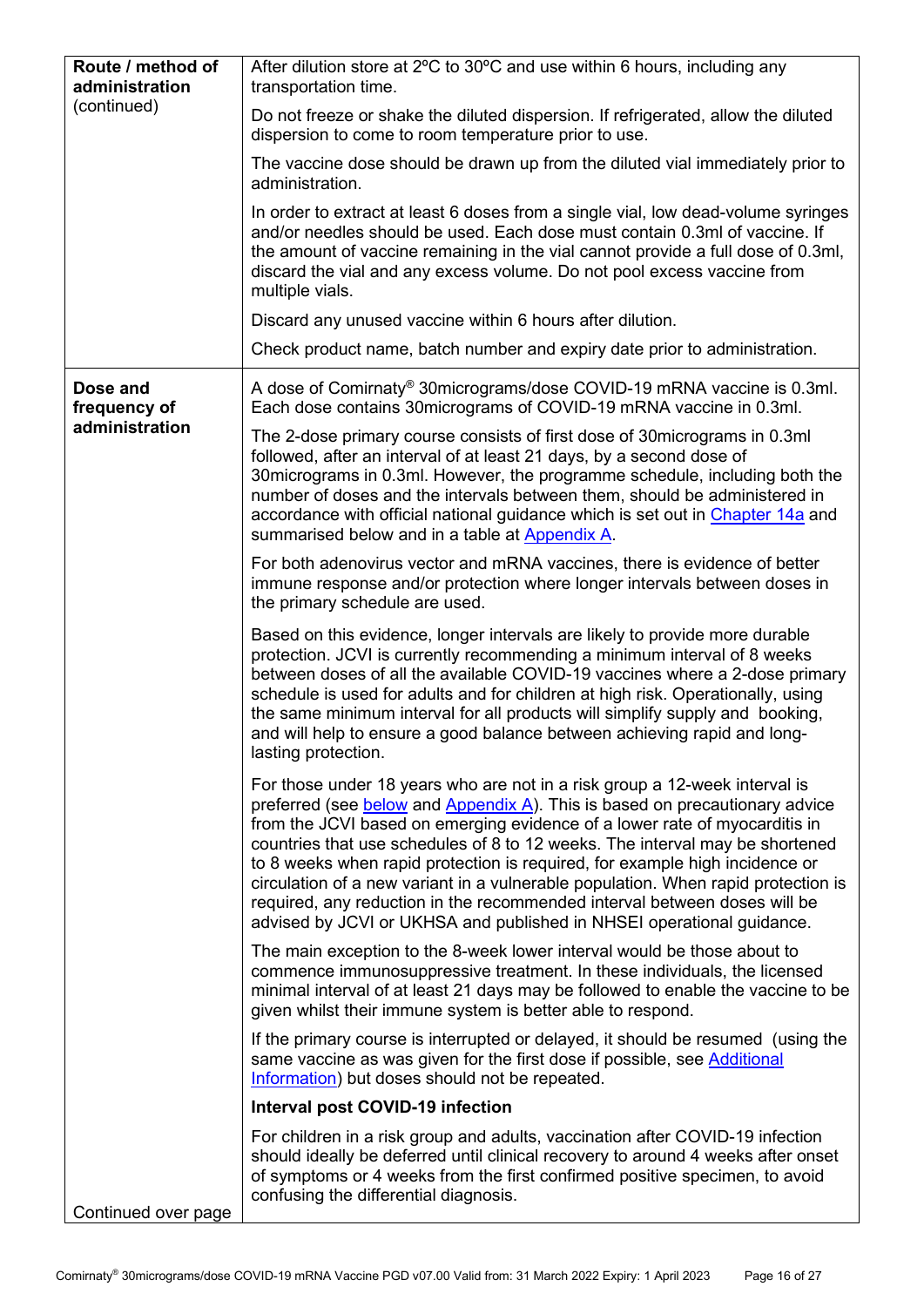<span id="page-16-2"></span><span id="page-16-1"></span>

| Dose and<br>frequency of<br>administration<br>(continued) | For children and young people under 18 years who are not in a risk group<br>vaccination after COVID-19 infection should ideally be deferred until 12 weeks<br>from onset (or sample date).                                                                                                                                                                                                                                                                                                                                                                                                                                                                                                                                                                                                                                                                                |
|-----------------------------------------------------------|---------------------------------------------------------------------------------------------------------------------------------------------------------------------------------------------------------------------------------------------------------------------------------------------------------------------------------------------------------------------------------------------------------------------------------------------------------------------------------------------------------------------------------------------------------------------------------------------------------------------------------------------------------------------------------------------------------------------------------------------------------------------------------------------------------------------------------------------------------------------------|
|                                                           | These recommended intervals after COVID-19 infection may be reduced to<br>ensure operational flexibility when rapid protection is required, for example high<br>incidence or circulation of a new variant in a vulnerable population. When rapid<br>protection is required, any reduction in the recommended interval after COVID-<br>19 infection will be advised by JCVI or UKHSA and published in NHSEI<br>operational guidance.                                                                                                                                                                                                                                                                                                                                                                                                                                       |
|                                                           | There is no need to defer immunisation in individuals after recovery from a<br>recent episode with compatible symptoms who were not tested unless there<br>are strong clinical and epidemiological features to suggest the episode was<br>COVID-19 infection.                                                                                                                                                                                                                                                                                                                                                                                                                                                                                                                                                                                                             |
|                                                           | Primary course for individuals in a risk group                                                                                                                                                                                                                                                                                                                                                                                                                                                                                                                                                                                                                                                                                                                                                                                                                            |
|                                                           | The primary course for individuals in a risk group is recommended to be<br>scheduled as follows:                                                                                                                                                                                                                                                                                                                                                                                                                                                                                                                                                                                                                                                                                                                                                                          |
|                                                           | individuals 12 years and over sharing living accommodation with an<br>$\bullet$<br>immunosuppressed individual of any age should receive a 2-dose primary<br>course at a recommended 8-week minimum interval<br>individuals 12 years and over in an at-risk group <sup>4</sup> should receive a 2-dose<br>$\bullet$<br>primary course at a recommended 8-week minimum interval<br>individuals from 16 years of age who are health and social care workers or<br>carers <sup>4</sup> should receive a 2-dose primary course at a recommended 8-week<br>minimum interval                                                                                                                                                                                                                                                                                                    |
|                                                           | Third primary dose                                                                                                                                                                                                                                                                                                                                                                                                                                                                                                                                                                                                                                                                                                                                                                                                                                                        |
|                                                           | Individuals 12 years and over who had severe immunosuppression in proximity<br>to their first or second COVID-19 doses in the primary schedule should receive<br>a 3-dose primary course (see 'Box 1: Criteria for a third primary dose of<br>COVID-19 vaccine in those aged 12 years and above' in Chapter 14a). The<br>third dose should be given ideally at least 8 weeks after the second dose, with<br>special attention paid to current or planned immunosuppressive therapies.<br>Where possible the third dose should be delayed until 2 weeks after the period<br>of immunosuppression, in addition to the time period for clearance of the<br>therapeutic agent. If not possible, consideration should be given to vaccination<br>during a treatment 'holiday' or when the degree of immunosuppression is at a<br>minimum (see Additional information section). |
|                                                           | Individuals who are not in a risk group                                                                                                                                                                                                                                                                                                                                                                                                                                                                                                                                                                                                                                                                                                                                                                                                                                   |
|                                                           | The primary course for individuals who are not in a risk group is recommended<br>to be scheduled as follows:<br>individuals 12 to 17 years of age and not in a risk group (see above) should<br>receive a 2-dose primary course at a recommended 12-week minimum<br>interval <sup>4</sup> . This interval may be reduced to 8 weeks when rapid protection is<br>required, for example high incidence or circulation of a new variant in a<br>vulnerable population. When rapid protection is required, any reduction in<br>the recommended interval between doses will be advised by JCVI or<br>UKHSA and published in NHSEI operational guidance.<br>individuals 18 years of age and over and not in a recognised risk group<br>$\bullet$<br>should receive a 2-dose primary course at a recommended 8-week<br>minimum interval                                          |
| Continued over page                                       |                                                                                                                                                                                                                                                                                                                                                                                                                                                                                                                                                                                                                                                                                                                                                                                                                                                                           |

<span id="page-16-0"></span><sup>&</sup>lt;sup>4</sup> At risk groups are listed in <u>Chapter 14a</u> (Table 3 for individuals 16 years of age and over and Table 4 for children aged 12-15 years).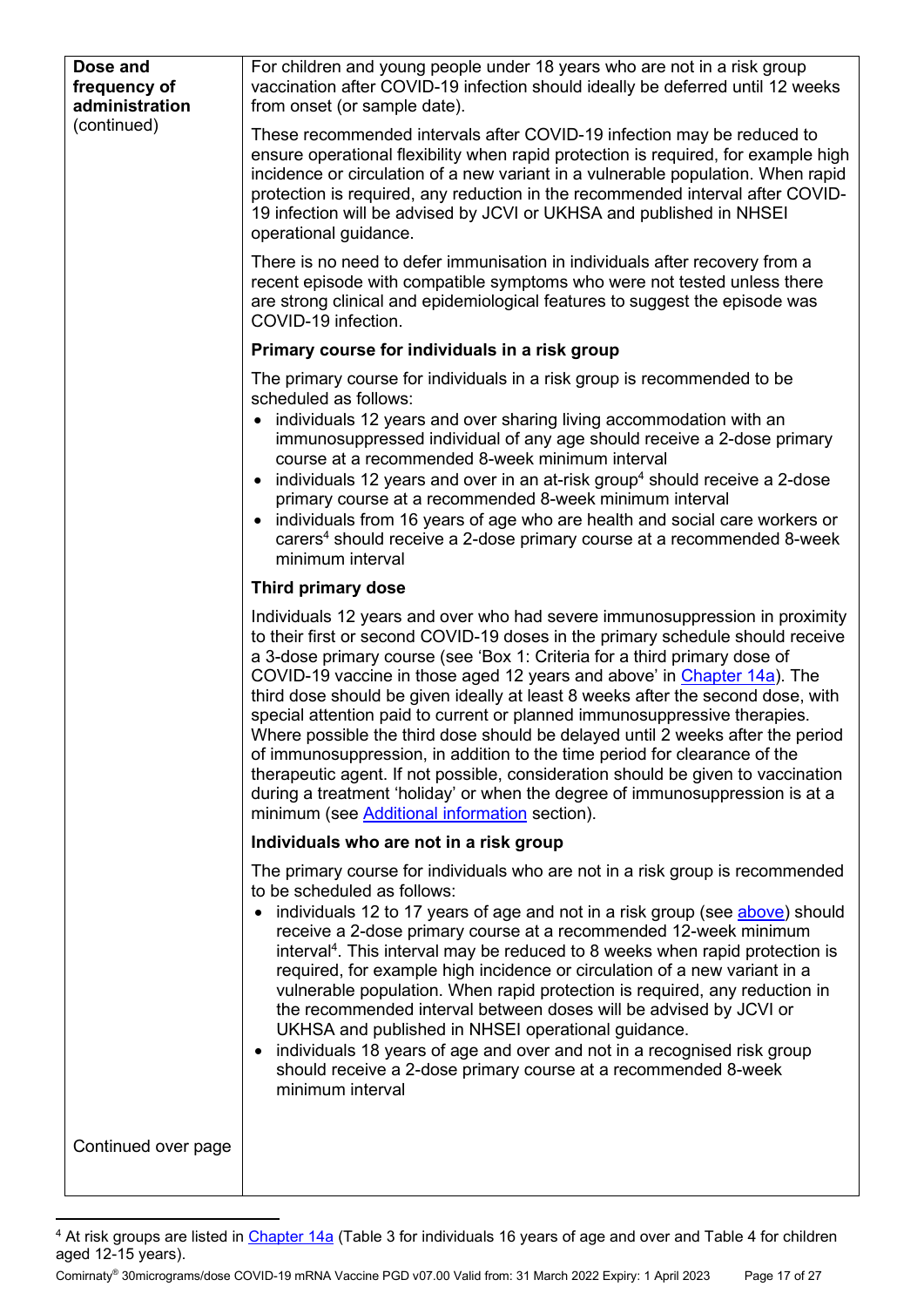<span id="page-17-0"></span>

| Dose and                                            | <b>Booster vaccination</b>                                                                                                                                                                                                                                                                                                  |
|-----------------------------------------------------|-----------------------------------------------------------------------------------------------------------------------------------------------------------------------------------------------------------------------------------------------------------------------------------------------------------------------------|
| frequency of<br>administration<br>(continued)       | Boosters should be offered to individuals eligible as part of the national COVID-<br>19 vaccination programme in accordance with the recommendations from the<br>JCVI and Chapter 14a.                                                                                                                                      |
|                                                     | Individuals should complete a primary course of COVID-19 vaccination before<br>receiving any boosters.                                                                                                                                                                                                                      |
|                                                     | Boosters should be given at a minimum interval of 3 months from the previous<br>dose.                                                                                                                                                                                                                                       |
|                                                     | JCVI have advised that the Moderna (50 microgram), for those aged 18 years<br>and over, and Pfizer-BioNTech (30microgram) vaccines should be used with<br>equal preference in the COVID-19 booster programme. Both vaccines have<br>been shown to substantially increase antibody levels when offered as a booster<br>dose. |
| <b>Duration of</b><br>treatment                     | See Dose and frequency of administration above.                                                                                                                                                                                                                                                                             |
| <b>Quantity to be</b><br>supplied /<br>administered | Administer 30micrograms in 0.3ml per dose.                                                                                                                                                                                                                                                                                  |
| <b>Supplies</b>                                     | Providers should order/receive COVID-19 vaccines via the national appointed<br>supply route for the provider.                                                                                                                                                                                                               |
|                                                     | NHS standard operating procedures should be followed for appropriate<br>ordering, storage, handling, preparation, administration and waste minimisation<br>of Comirnaty® 30micrograms/dose COVID-19 mRNA Vaccine, which ensure<br>use is in accordance with product's <b>SPC</b> and official national<br>recommendations.  |
| <b>Storage</b>                                      | Comirnaty <sup>®</sup> 30micrograms/dose COVID-19 mRNA Vaccine is supplied from the<br>manufacturer as a multiple-dose vial of frozen, preservative-free concentrate,<br>which requires storage at -90°C to -60°C.                                                                                                          |
|                                                     | <b>Frozen Vial</b>                                                                                                                                                                                                                                                                                                          |
|                                                     | Shelf life is 9 months at -90°C to -60°C                                                                                                                                                                                                                                                                                    |
|                                                     | Within the 9 months shelf life, unopened vials may be stored and transported at<br>-25 $\degree$ C to -15 $\degree$ C for a single period of up to 2 weeks and can be returned to -<br>90°C to -60°C.                                                                                                                       |
|                                                     | <b>Thawed vial</b>                                                                                                                                                                                                                                                                                                          |
|                                                     | Thawed unopened vials have a 1-month shelf-life at $2^{\circ}$ C to $8^{\circ}$ C.                                                                                                                                                                                                                                          |
|                                                     | Within the 1-month shelf-life at $2^{\circ}$ C to $8^{\circ}$ C, up to 12 hours may be used for<br>transportation.                                                                                                                                                                                                          |
|                                                     | Prior to use, the unopened vaccine can be stored for up to 2 hours at<br>temperatures up to 30°C.                                                                                                                                                                                                                           |
|                                                     | Store in original packaging in order to protect from light. During storage,<br>minimise exposure to room light, and avoid exposure to direct sunlight and<br>ultraviolet light. Thawed vials can be handled in room light conditions.                                                                                       |
|                                                     | Once a vial is removed from the tray, it should be thawed for use.                                                                                                                                                                                                                                                          |
|                                                     | Once thawed the vaccine cannot be re-frozen.                                                                                                                                                                                                                                                                                |
|                                                     | <b>Diluted product</b>                                                                                                                                                                                                                                                                                                      |
| Continued over page                                 | Chemical and physical in-use stability, including during transportation, has<br>been demonstrated for 6 hours at 2°C to 30°C after dilution in sodium chloride<br>0.9% solution for injection. From a microbiological point of view, unless the                                                                             |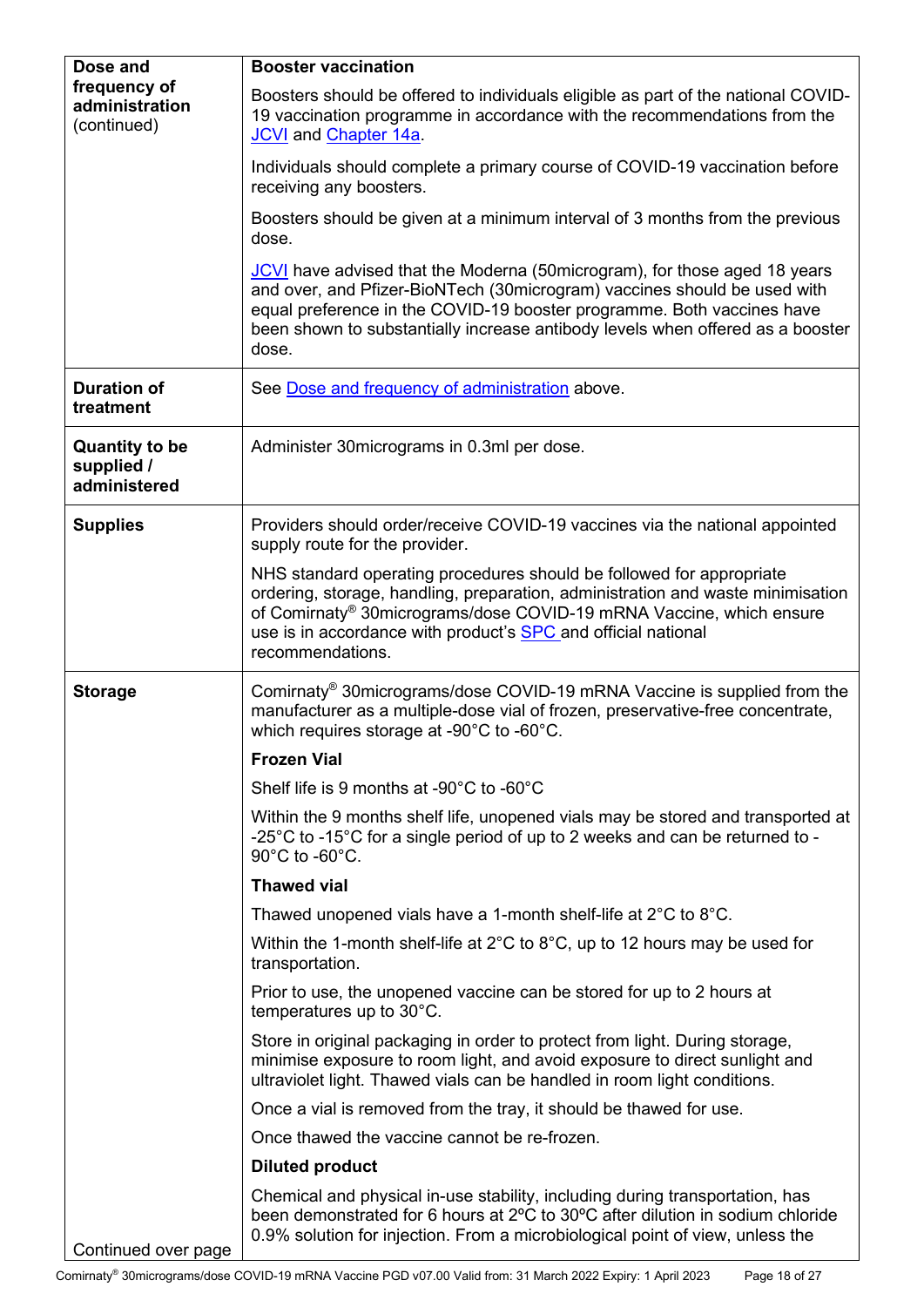| <b>Storage</b><br>(continued)                                   | method of dilution precludes the risk of microbial contamination, the product<br>should be used immediately.                                                                                                                                                                                                                                                                                                                                                                                                                                                                                                                                                                                                                                                                                                                                                                                                       |
|-----------------------------------------------------------------|--------------------------------------------------------------------------------------------------------------------------------------------------------------------------------------------------------------------------------------------------------------------------------------------------------------------------------------------------------------------------------------------------------------------------------------------------------------------------------------------------------------------------------------------------------------------------------------------------------------------------------------------------------------------------------------------------------------------------------------------------------------------------------------------------------------------------------------------------------------------------------------------------------------------|
|                                                                 | <b>Precautions for storage</b>                                                                                                                                                                                                                                                                                                                                                                                                                                                                                                                                                                                                                                                                                                                                                                                                                                                                                     |
|                                                                 | Store in original packaging in order to protect from light.                                                                                                                                                                                                                                                                                                                                                                                                                                                                                                                                                                                                                                                                                                                                                                                                                                                        |
|                                                                 | During storage, minimise exposure to room light, and avoid exposure to direct<br>sunlight and ultraviolet light.                                                                                                                                                                                                                                                                                                                                                                                                                                                                                                                                                                                                                                                                                                                                                                                                   |
|                                                                 | Thawed vials can be handled in room light conditions.                                                                                                                                                                                                                                                                                                                                                                                                                                                                                                                                                                                                                                                                                                                                                                                                                                                              |
|                                                                 | These details relate to storage requirements and available stability data at the<br>time of product authorisation. This may be subject to amendment as more data<br>becomes available. Refer to NHS standard operating procedures for the<br>service and the most up to date manufacturer's recommendations in the<br>product's SPC. The product's SPC also contains further information on stability<br>to guide healthcare professionals only in case of temporary temperature<br>excursion.                                                                                                                                                                                                                                                                                                                                                                                                                     |
|                                                                 | In the event of an inadvertent or unavoidable deviation of these conditions,<br>vaccine that has been stored outside the conditions stated above should be<br>quarantined and risk assessed for suitability of continued off-label use or<br>appropriate disposal. Refer to Vaccine Incident Guidance.                                                                                                                                                                                                                                                                                                                                                                                                                                                                                                                                                                                                             |
| <b>Disposal</b>                                                 | Follow local clinical waste policy and NHS standard operating procedures and<br>ensure safe and secure waste disposal.                                                                                                                                                                                                                                                                                                                                                                                                                                                                                                                                                                                                                                                                                                                                                                                             |
|                                                                 | Equipment used for vaccination, including used vials, ampoules, or discharged<br>vaccines in a syringe or applicator, should be disposed of safely and securely<br>according to local authority arrangements and guidance in the technical<br>memorandum 07-01: Safe management of healthcare waste (Department of<br>Health, 2013).                                                                                                                                                                                                                                                                                                                                                                                                                                                                                                                                                                               |
| <b>Drug interactions</b>                                        | Immunological response may be diminished in those receiving<br>immunosuppressive treatment, but it is important to still immunise this group.                                                                                                                                                                                                                                                                                                                                                                                                                                                                                                                                                                                                                                                                                                                                                                      |
|                                                                 | Although no data for co-administration of COVID-19 vaccine with other<br>vaccines exists, in the absence of such data, first principles would suggest that<br>interference between inactivated vaccines with different antigenic content is<br>likely to be limited. Based on experience with other vaccines, any potential<br>interference is most likely to result in a slightly attenuated immune response to<br>one of the vaccines. There is no evidence of any safety concerns, although it<br>may make the attribution of any adverse events more difficult. Similar<br>considerations apply to co-administration of inactivated (or non-replicating)<br>COVID-19 vaccines with live vaccines such as MMR. In particular, live<br>vaccines which replicate in the mucosa, such as live attenuated influenza<br>vaccine (LAIV) are unlikely to be seriously affected by concomitant COVID-19<br>vaccination. |
|                                                                 | A seven-day interval should ideally be observed between COVID-19<br>vaccination and shingles vaccination. This is based on the potential for an<br>inflammatory response to COVID-19 vaccine to interfere with the response to<br>the live virus in the older population and because of the potential difficulty of<br>attributing systemic side effects to the newer adjuvanted shingles vaccine.                                                                                                                                                                                                                                                                                                                                                                                                                                                                                                                 |
|                                                                 | For further information about co-administration with other vaccines see<br>Additional Information section.                                                                                                                                                                                                                                                                                                                                                                                                                                                                                                                                                                                                                                                                                                                                                                                                         |
| <b>Identification and</b><br>management of<br>adverse reactions | The most frequent adverse reactions in individuals 16 years of age and older<br>are injection site pain, fatigue, headache, myalgia, chills, arthralgia, pyrexia<br>and injection site swelling. These reactions are usually mild or moderate in<br>intensity and resolve within a few days after vaccination. Redness at the<br>injection site, nausea and vomiting are reported as common.<br>Lymphadenopathy is reported with a frequency of less than 1%.                                                                                                                                                                                                                                                                                                                                                                                                                                                      |
| Continue over page                                              |                                                                                                                                                                                                                                                                                                                                                                                                                                                                                                                                                                                                                                                                                                                                                                                                                                                                                                                    |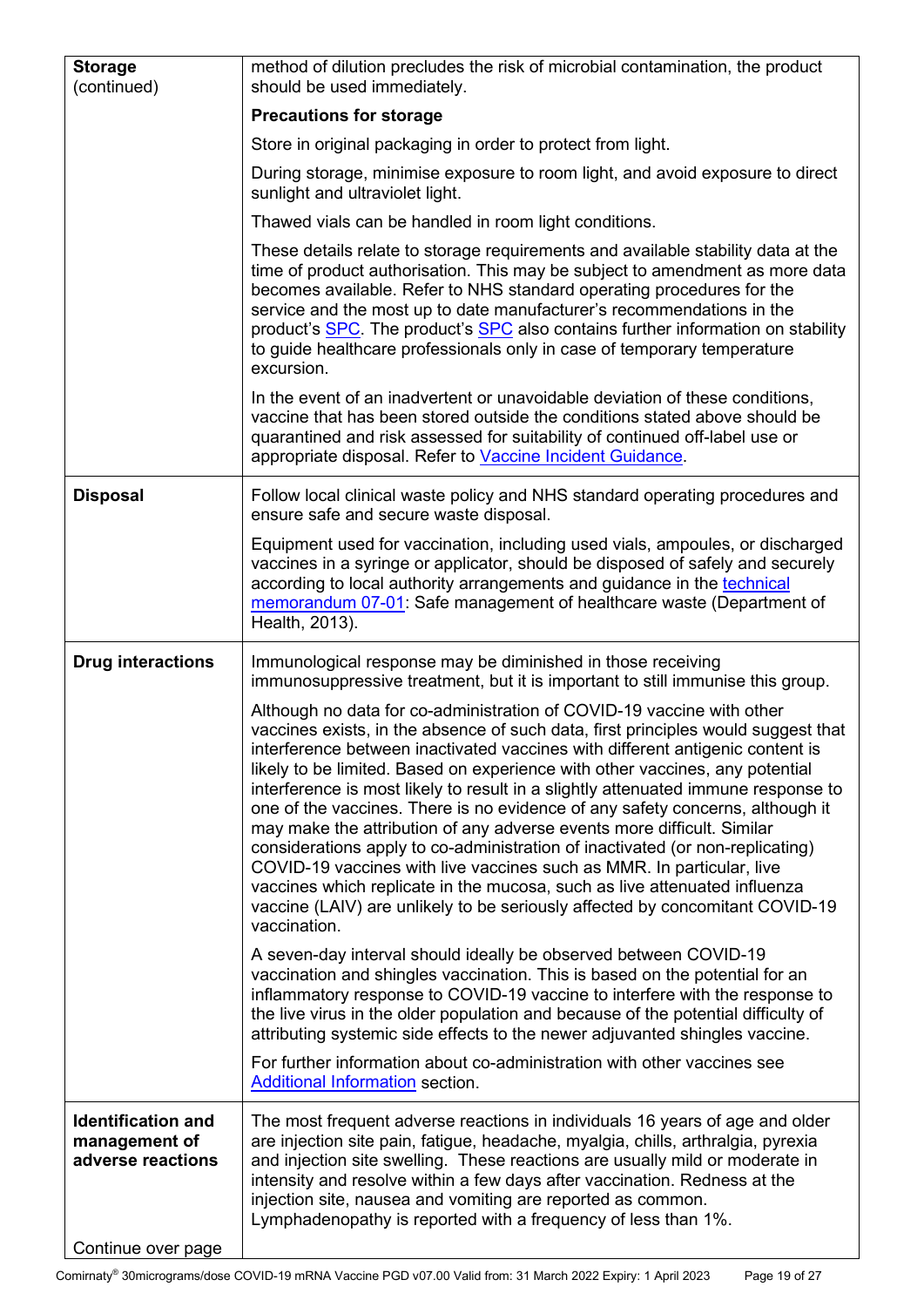| <b>Identification and</b><br>management of            | The most frequent adverse reactions in individuals 12 to 15 years of age are<br>injection site pain, fatigue, headache, myalgia, chills, arthralgia and pyrexia.                                                                                                                                                                                                                                                                                                                                                                                                                                                                                                                                                                                                                                                                                                                                                                                                                                                                                                                                                                                          |
|-------------------------------------------------------|-----------------------------------------------------------------------------------------------------------------------------------------------------------------------------------------------------------------------------------------------------------------------------------------------------------------------------------------------------------------------------------------------------------------------------------------------------------------------------------------------------------------------------------------------------------------------------------------------------------------------------------------------------------------------------------------------------------------------------------------------------------------------------------------------------------------------------------------------------------------------------------------------------------------------------------------------------------------------------------------------------------------------------------------------------------------------------------------------------------------------------------------------------------|
| adverse reactions<br>(continued)                      | Very rare cases of myocarditis and pericarditis have been observed following<br>vaccination with Comirnaty. These cases have primarily occurred within 14<br>days following vaccination, more often after the second vaccination, and more<br>often in younger men. Available data suggest that the course of myocarditis<br>and pericarditis following vaccination is not different from myocarditis or<br>pericarditis in general. Healthcare professionals should be alert to the signs<br>and symptoms of myocarditis and pericarditis. Vaccinees should be instructed<br>to seek immediate medical attention if they develop symptoms indicative of<br>myocarditis or pericarditis such as (acute and persisting) chest pain, shortness<br>of breath, or palpitations following vaccination. Healthcare professionals should<br>consult guidance and/or specialists to diagnose and treat this condition.<br>Individuals should be provided with the advice within the leaflet What to expect<br>after your COVID-19 vaccination, which covers the reporting of adverse<br>reactions and their management, such as with analgesic and/or antipyretic |
|                                                       | medication.<br>A detailed list of adverse reactions is available in the product's <b>SPC</b> .                                                                                                                                                                                                                                                                                                                                                                                                                                                                                                                                                                                                                                                                                                                                                                                                                                                                                                                                                                                                                                                            |
|                                                       |                                                                                                                                                                                                                                                                                                                                                                                                                                                                                                                                                                                                                                                                                                                                                                                                                                                                                                                                                                                                                                                                                                                                                           |
| <b>Reporting</b><br>procedure of<br>adverse reactions | Healthcare professionals and individuals/carers should report suspected<br>adverse reactions to the MHRA using the Coronavirus Yellow Card reporting<br>scheme or search for MHRA Yellow Card in the Google Play or Apple App<br>Store.                                                                                                                                                                                                                                                                                                                                                                                                                                                                                                                                                                                                                                                                                                                                                                                                                                                                                                                   |
|                                                       | As a new vaccine product, MHRA has a specific interest in the reporting of all<br>adverse drug reactions for this product.                                                                                                                                                                                                                                                                                                                                                                                                                                                                                                                                                                                                                                                                                                                                                                                                                                                                                                                                                                                                                                |
|                                                       | Any adverse reaction to a vaccine should also be documented in the<br>individual's record and the individual's GP should be informed.                                                                                                                                                                                                                                                                                                                                                                                                                                                                                                                                                                                                                                                                                                                                                                                                                                                                                                                                                                                                                     |
|                                                       | The Green Book Chapter 14a and Chapter 8 provide further details regarding<br>the clinical features of reactions to be reported as 'anaphylaxis'. Allergic<br>reactions that do not include the clinical features of anaphylaxis should be<br>reported as 'allergic reaction'.                                                                                                                                                                                                                                                                                                                                                                                                                                                                                                                                                                                                                                                                                                                                                                                                                                                                            |
| <b>Written information</b>                            | Ensure the individual has been provided appropriate written information such                                                                                                                                                                                                                                                                                                                                                                                                                                                                                                                                                                                                                                                                                                                                                                                                                                                                                                                                                                                                                                                                              |
| to be given to                                        | as the:                                                                                                                                                                                                                                                                                                                                                                                                                                                                                                                                                                                                                                                                                                                                                                                                                                                                                                                                                                                                                                                                                                                                                   |
| patient or carer                                      | . Patient Information Leaflet (PIL) for Comirnaty <sup>®</sup> 30micrograms/dose COVID-                                                                                                                                                                                                                                                                                                                                                                                                                                                                                                                                                                                                                                                                                                                                                                                                                                                                                                                                                                                                                                                                   |
|                                                       | 19 mRNA vaccine                                                                                                                                                                                                                                                                                                                                                                                                                                                                                                                                                                                                                                                                                                                                                                                                                                                                                                                                                                                                                                                                                                                                           |
|                                                       | <b>. COVID-19 Vaccination Record Card</b><br>. What to expect after your COVID-19 vaccination                                                                                                                                                                                                                                                                                                                                                                                                                                                                                                                                                                                                                                                                                                                                                                                                                                                                                                                                                                                                                                                             |
|                                                       | . COVID-19 vaccination: women of childbearing age, currently pregnant, or                                                                                                                                                                                                                                                                                                                                                                                                                                                                                                                                                                                                                                                                                                                                                                                                                                                                                                                                                                                                                                                                                 |
|                                                       | breastfeeding                                                                                                                                                                                                                                                                                                                                                                                                                                                                                                                                                                                                                                                                                                                                                                                                                                                                                                                                                                                                                                                                                                                                             |
|                                                       | • COVID-19 vaccination: a guide to booster vaccination<br>. Waiting after COVID-19 vaccination                                                                                                                                                                                                                                                                                                                                                                                                                                                                                                                                                                                                                                                                                                                                                                                                                                                                                                                                                                                                                                                            |
|                                                       |                                                                                                                                                                                                                                                                                                                                                                                                                                                                                                                                                                                                                                                                                                                                                                                                                                                                                                                                                                                                                                                                                                                                                           |
| Patient advice /<br>follow up treatment               | There is a temporary suspension of the recommended observation and<br>monitoring for 15 minutes in individuals without a history of allergy (see off-<br>label section).                                                                                                                                                                                                                                                                                                                                                                                                                                                                                                                                                                                                                                                                                                                                                                                                                                                                                                                                                                                  |
|                                                       | Following COVID-19 vaccine administration, individuals without a history of<br>allergy should be:<br>observed for any immediate reactions whilst they are receiving any verbal<br>$\bullet$<br>post vaccination information and exiting the centre<br>informed about the signs and symptoms of anaphylaxis and how to access<br>$\bullet$<br>immediate healthcare advice in the event of displaying any symptoms (see<br>leaflets What to expect after your COVID-19 vaccination and Waiting after<br><b>COVID-19 vaccination)</b><br>Individuals with a personal history of allergy should be managed in line with                                                                                                                                                                                                                                                                                                                                                                                                                                                                                                                                       |
| Continued over page                                   | Chapter 14a Table 5.                                                                                                                                                                                                                                                                                                                                                                                                                                                                                                                                                                                                                                                                                                                                                                                                                                                                                                                                                                                                                                                                                                                                      |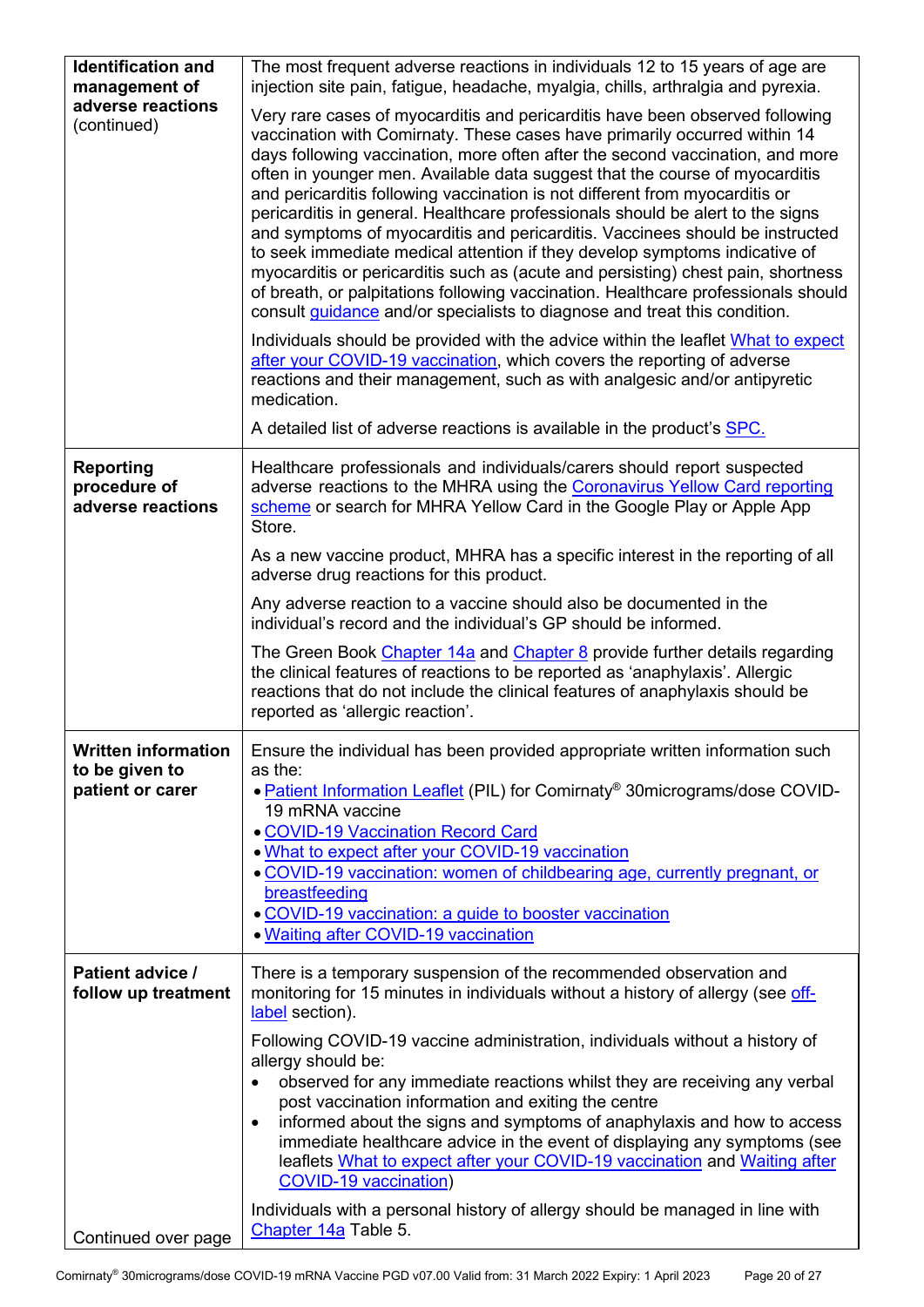<span id="page-20-0"></span>

| Patient advice /<br>follow up treatment          | Inform the individual/parent/carer of possible side effects and their<br>management.                                                                                                                                                                                                                                                                                                                |
|--------------------------------------------------|-----------------------------------------------------------------------------------------------------------------------------------------------------------------------------------------------------------------------------------------------------------------------------------------------------------------------------------------------------------------------------------------------------|
| (continued)                                      | As fainting can occur following vaccination, all those vaccinated with any of the<br>COVID-19 vaccines should be advised not to drive for 15 minutes after<br>vaccination.                                                                                                                                                                                                                          |
|                                                  | The individual/parent/carer should be advised to seek appropriate advice from<br>a healthcare professional in the event of an adverse reaction. In some settings,<br>for example domiciliary vaccination, this may require a responsible adult to be<br>present for at least 15 minutes after vaccination.                                                                                          |
|                                                  | Vaccinated individuals should be advised to seek immediate medical attention<br>should they experience new onset of chest pain, shortness of breath,<br>palpitations or arrhythmias.                                                                                                                                                                                                                |
|                                                  | Advise the individual/parent/carer that they can report side effects directly via<br>the national reporting system run by the MHRA known as the Coronavirus<br>Yellow Card reporting scheme or search for MHRA Yellow Card in the Google<br>Play or Apple App Store. By reporting side effects, they can help provide more<br>information on the safety of medicines.                               |
|                                                  | As with all vaccines, immunisation may not result in protection in all individuals.<br>Immunosuppressed individuals should be advised that they may not make a<br>full immune response to the vaccine.                                                                                                                                                                                              |
|                                                  | When applicable, advise the individual/parent/carer when to return for<br>vaccination or when a subsequent vaccine dose is due.                                                                                                                                                                                                                                                                     |
| <b>Special</b><br>considerations /<br>additional | Ensure there is immediate access to an anaphylaxis pack including adrenaline<br>(epinephrine) 1 in 1,000 injection and easy access to a telephone at the time of<br>vaccination.                                                                                                                                                                                                                    |
| information                                      | Minor illnesses without fever or systemic upset are not valid reasons to<br>postpone vaccination. If an individual is acutely unwell, vaccination should be<br>postponed until they have fully recovered. This is to avoid confusing the<br>differential diagnosis of any acute illness (including COVID-19) by wrongly<br>attributing any signs or symptoms to the adverse effects of the vaccine. |
|                                                  | <b>Pregnancy</b>                                                                                                                                                                                                                                                                                                                                                                                    |
|                                                  | Vaccination in pregnancy should be offered in accordance with<br>recommendations in Chapter 14a, following a discussion of the risks and<br>benefits of vaccination with the woman.                                                                                                                                                                                                                 |
|                                                  | In December 2021, following the recognition of pregnancy as a risk factor for<br>severe COVID-19 infection and poor pregnancy outcomes during the Delta<br>wave, pregnancy was added to the clinical risk groups recommended COVID-<br>19 vaccination.                                                                                                                                              |
|                                                  | Because of wider experience with mRNA vaccines, these are currently the<br>preferred vaccines to offer to pregnant women.                                                                                                                                                                                                                                                                           |
|                                                  | If a woman finds out she is pregnant after she has started a course of vaccine,<br>she should complete vaccination at the recommended interval.                                                                                                                                                                                                                                                     |
|                                                  | <b>Breastfeeding</b>                                                                                                                                                                                                                                                                                                                                                                                |
|                                                  | There is no known risk associated with being given a non-live vaccine whilst<br>breastfeeding. JCVI advises that breastfeeding women may be offered any<br>suitable COVID-19 vaccine. Emerging safety data is reassuring; mRNA was<br>not detected in the breast milk of recently vaccinated women and protective<br>antibodies have been detected in breast milk.                                  |
|                                                  | The developmental and health benefits of breastfeeding are clear and should<br>be discussed with the woman, along with her clinical need for immunisation<br>against COVID-19.                                                                                                                                                                                                                      |
| Continued over page                              | <b>Previous incomplete vaccination</b>                                                                                                                                                                                                                                                                                                                                                              |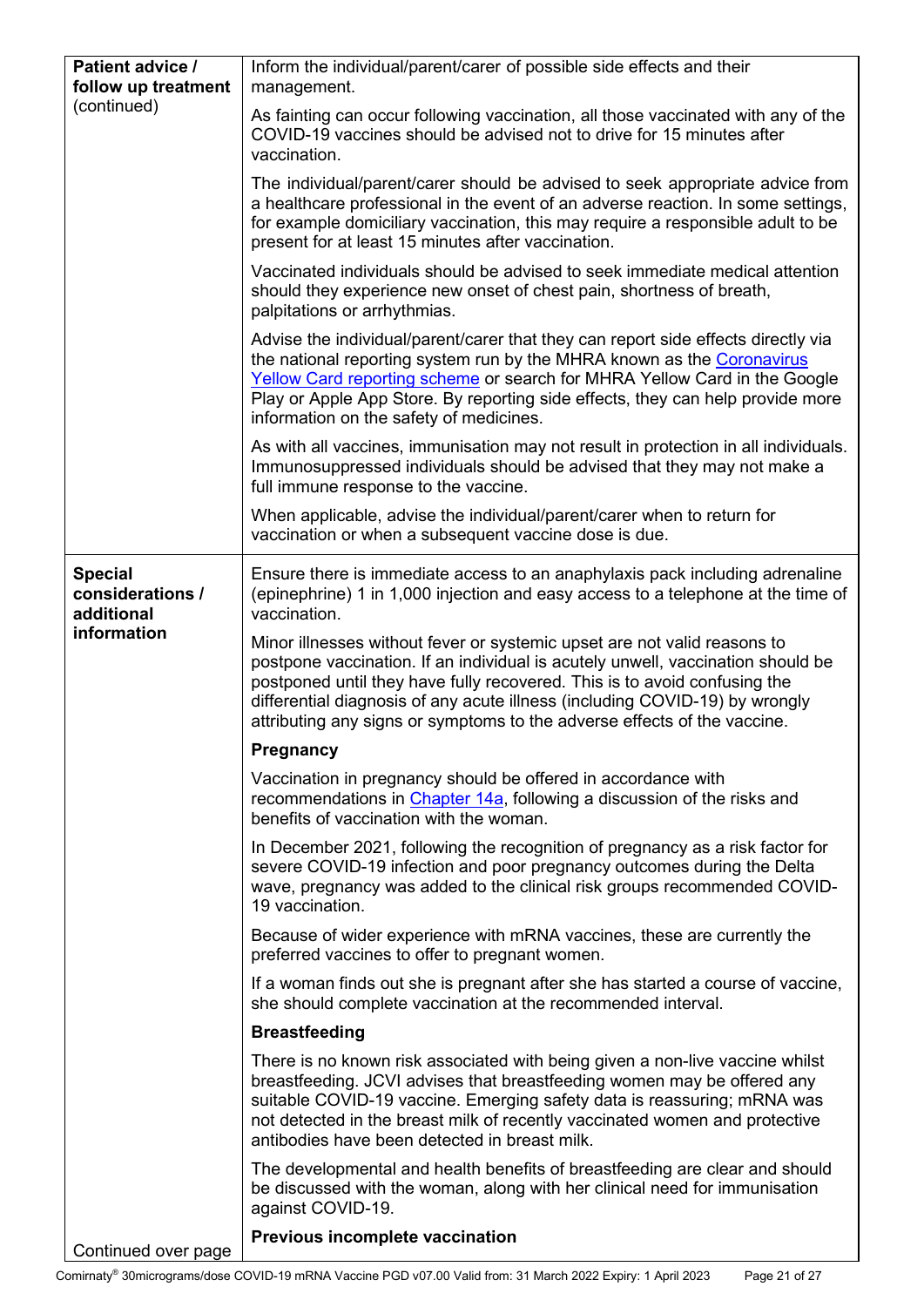<span id="page-21-0"></span>

| <b>Special</b>                           | If the course is interrupted or delayed, it should be resumed using the same                                                                                                                                                                                                                                                                                                                                                                                                                                                                                                                                                                                                                                                                                                                                                                                                                                                                                                                 |
|------------------------------------------|----------------------------------------------------------------------------------------------------------------------------------------------------------------------------------------------------------------------------------------------------------------------------------------------------------------------------------------------------------------------------------------------------------------------------------------------------------------------------------------------------------------------------------------------------------------------------------------------------------------------------------------------------------------------------------------------------------------------------------------------------------------------------------------------------------------------------------------------------------------------------------------------------------------------------------------------------------------------------------------------|
| considerations /                         | vaccine if possible but the earlier doses should not be repeated.                                                                                                                                                                                                                                                                                                                                                                                                                                                                                                                                                                                                                                                                                                                                                                                                                                                                                                                            |
| additional<br>information<br>(continued) | Evidence suggests that those who receive mixed schedules, including mRNA<br>and adenovirus vectored vaccines make a good immune response, although<br>rates of side effects with heterologous doses are higher. Accumulating<br>evidence now supports the use of heterologous schedules for primary<br>immunisation, and these are now recognised by the European Medicines<br>Agency (EMA). For individuals who started the schedule and who attend for<br>vaccination where the same vaccine is not available or suitable, or if the first<br>product received is unknown or not available, one dose of the locally available<br>product should be given to complete the primary course. Individuals who<br>experienced severe expected reactions after a first dose of AstraZeneca or<br>Pfizer BioNTech vaccines should be informed about the higher rate of such<br>reactions when they receive a second dose of an alternate vaccine. In these<br>circumstances, this PGD may be used. |
|                                          | Children aged 12 years who have commenced immunisation with the<br>Comirnaty <sup>®</sup> 10 micrograms dose should complete vaccination with the<br>10micrograms dose, see Comirnaty® 10micrograms/dose COVID-19 mRNA<br>vaccine PGD, although the 30 microgram dose is an alternative. Those who<br>present for the second dose over the age of 12 years should be given the<br>30 microgram dose.                                                                                                                                                                                                                                                                                                                                                                                                                                                                                                                                                                                         |
|                                          | Children aged 12 years who have commenced vaccination with the<br>30 microgram dose and who are being vaccinated alongside their peers from<br>school year 7 may complete the course with the 10 microgram dose, see<br>Comirnaty <sup>®</sup> 10micrograms/dose COVID-19 mRNA vaccine PGD.                                                                                                                                                                                                                                                                                                                                                                                                                                                                                                                                                                                                                                                                                                  |
|                                          | For individuals with a history of thrombosis combined with thrombocytopenia<br>following vaccination with the AstraZeneca COVID-19 vaccine, current<br>evidence would support completion of the course with an mRNA vaccine,<br>provided a period of at least 12 weeks has elapsed since the dose of<br>AstraZeneca vaccine.                                                                                                                                                                                                                                                                                                                                                                                                                                                                                                                                                                                                                                                                 |
|                                          | Individuals with a history of capillary leak syndrome should be carefully<br>counselled about the risks and benefits of vaccination. An alternative vaccine<br>to the AstraZeneca COVID-19 vaccine, such as Comirnaty®<br>30 micrograms/dose COVID-19 mRNA vaccine, may be offered.                                                                                                                                                                                                                                                                                                                                                                                                                                                                                                                                                                                                                                                                                                          |
|                                          | Individuals who have participated in a clinical trial of either primary or booster<br>COVID-19 vaccination should be provided with written advice on whether and<br>when they should be safely vaccinated in the routine programme. Advice<br>should also be provided from the trial investigators on whether any individual<br>could receive additional doses for the purposes of vaccine certification. Trial<br>participants who are eligible for boosters should be offered vaccination in line<br>with the general population, at least 3 months after the dose considered as the<br>final primary dose or the final revaccination (if the latter is required for<br>certification purposes).                                                                                                                                                                                                                                                                                           |
|                                          | Individuals who have been vaccinated abroad are likely to have received an<br>mRNA or vector vaccine based on the spike protein, or an inactivated whole<br>viral vaccine. Specific advice on Vaccination of those who received<br>COVID-19 vaccine overseas is available from the UKHSA.                                                                                                                                                                                                                                                                                                                                                                                                                                                                                                                                                                                                                                                                                                    |
|                                          | Co-administration with other vaccines                                                                                                                                                                                                                                                                                                                                                                                                                                                                                                                                                                                                                                                                                                                                                                                                                                                                                                                                                        |
|                                          | Where individuals in an eligible cohort present having recently received one or<br>more inactivated or live vaccines, COVID-19 vaccination should still be given.<br>The same applies for most other live and inactivated vaccines where COVID-<br>19 vaccination has been received first or where an individual presents requiring<br>2 or more vaccines. It is generally better for vaccination to proceed and it may<br>be provided under this PGD, to avoid any further delay in protection and to<br>avoid the risk of the individual not returning for a later appointment. This<br>includes but is not limited to vaccines commonly administered around the same                                                                                                                                                                                                                                                                                                                      |
| Continued over page                      | time or in the same settings (including influenza and pneumococcal                                                                                                                                                                                                                                                                                                                                                                                                                                                                                                                                                                                                                                                                                                                                                                                                                                                                                                                           |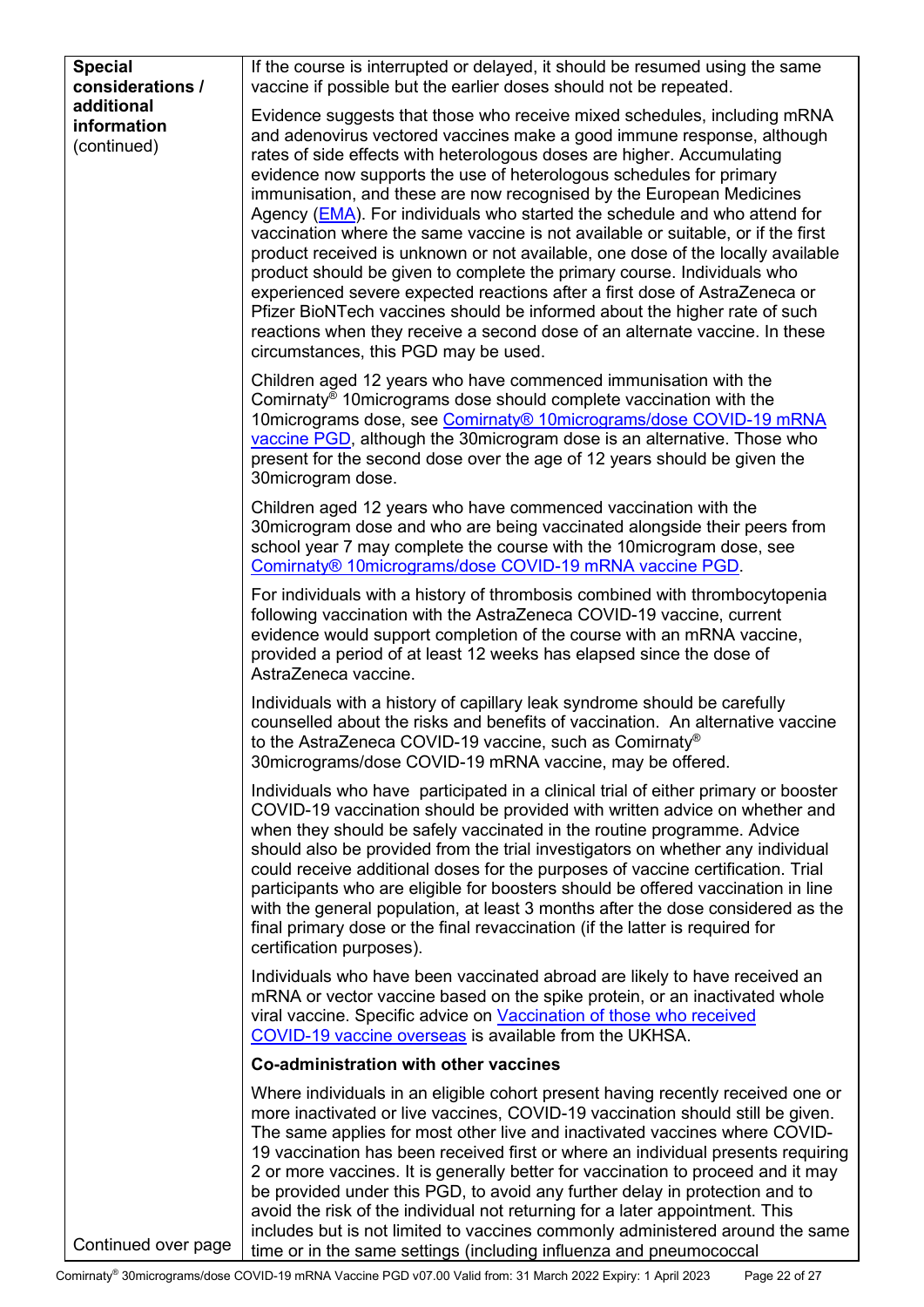<span id="page-22-0"></span>

| <b>Special</b><br>considerations /<br>additional<br>information<br>(continued) | polysaccharide vaccine in those aged over 65 years, pertussis-containing<br>vaccines and influenza vaccines in pregnancy, and LAIV, HPV, MenACWY and<br>Td-IPV vaccines in the schools programmes). The only exceptions to this are<br>the shingles vaccines, where a seven-day interval should ideally be observed.<br>This is based on the potential for an inflammatory response to COVID-19<br>vaccine to interfere with the response to the live virus in the older population<br>and because of the potential difficulty of attributing systemic side effects to the<br>newer adjuvanted shingles vaccine.<br>A UK study of co-administration of AstraZeneca and Pfizer BioNTech COVID-<br>19 vaccines with inactivated influenza vaccines confirmed acceptable<br>immunogenicity and reactogenicity. Where co-administration does occur,<br>individuals should be informed about the likely timing of potential adverse<br>events relating to each vaccine. If the vaccines are not given together, they can<br>be administered at any interval, although separating the vaccines by a day or 2<br>will avoid confusion over systemic side effects. |
|--------------------------------------------------------------------------------|------------------------------------------------------------------------------------------------------------------------------------------------------------------------------------------------------------------------------------------------------------------------------------------------------------------------------------------------------------------------------------------------------------------------------------------------------------------------------------------------------------------------------------------------------------------------------------------------------------------------------------------------------------------------------------------------------------------------------------------------------------------------------------------------------------------------------------------------------------------------------------------------------------------------------------------------------------------------------------------------------------------------------------------------------------------------------------------------------------------------------------------------------------|
|                                                                                | Non-responders / immunosuppressed                                                                                                                                                                                                                                                                                                                                                                                                                                                                                                                                                                                                                                                                                                                                                                                                                                                                                                                                                                                                                                                                                                                          |
|                                                                                | Immunological response may be lower in immunocompromised individuals, but<br>they should still be vaccinated.                                                                                                                                                                                                                                                                                                                                                                                                                                                                                                                                                                                                                                                                                                                                                                                                                                                                                                                                                                                                                                              |
|                                                                                | JCVI advises that a third primary vaccine dose be offered to individuals aged<br>12 years and over who had severe immunosuppression in proximity to their<br>first or second COVID-19 doses in the primary schedule (see 'Box 1: Criteria<br>for a third primary dose of COVID-19 vaccine in those aged 12 years and<br>above' in Chapter 14a). Most individuals whose immunosuppression<br>commenced at least 2 weeks after the second dose of vaccination do not<br>require an additional primary vaccination at this stage. Individuals who had<br>received brief immunosuppression (≤40mg prednisolone per day) for an acute<br>episode (for example, asthma / COPD / COVID-19) and individuals on<br>replacement corticosteroids for adrenal insufficiency are not considered<br>severely immunosuppressed sufficient to have prevented response to the<br>primary vaccination.                                                                                                                                                                                                                                                                       |
|                                                                                | Third primary doses should be given ideally at least 8 weeks after the second<br>dose, with special attention paid to current or planned immunosuppressive<br>therapies. Where possible the third dose should be delayed until 2 weeks after<br>the period of immunosuppression, in addition to the time period for clearance of<br>the therapeutic agent. If not possible, consideration should be given to<br>vaccination during a treatment 'holiday' or when the degree of<br>immunosuppression is at a minimum.                                                                                                                                                                                                                                                                                                                                                                                                                                                                                                                                                                                                                                       |
|                                                                                | Individuals who have received a bone marrow transplant after vaccination<br>should be considered for a re-immunisation programme for all routine<br>vaccinations and for COVID-19 (see <i>Chapter 7</i> of the Green Book). This is not<br>covered by this PGD and should be provided on a patient specific basis.                                                                                                                                                                                                                                                                                                                                                                                                                                                                                                                                                                                                                                                                                                                                                                                                                                         |
| <b>Records</b><br>Continued over page                                          | Record:<br>that valid informed consent was given or a decision to vaccinate made in<br>$\bullet$<br>the individual's best interests in accordance with the Mental Capacity Act<br>2005<br>name of individual, address, date of birth and GP with whom the individual<br>٠<br>is registered (or record where an individual is not registered with a GP)<br>name of immuniser<br>٠<br>name and brand of vaccine<br>date of administration<br>dose, form and route of administration of vaccine<br>quantity administered<br>batch number and expiry date<br>$\bullet$<br>anatomical site of vaccination<br>$\bullet$<br>advice given, including advice given if excluded or declines vaccination<br>٠<br>details of any adverse drug reactions and actions taken<br>$\bullet$                                                                                                                                                                                                                                                                                                                                                                                 |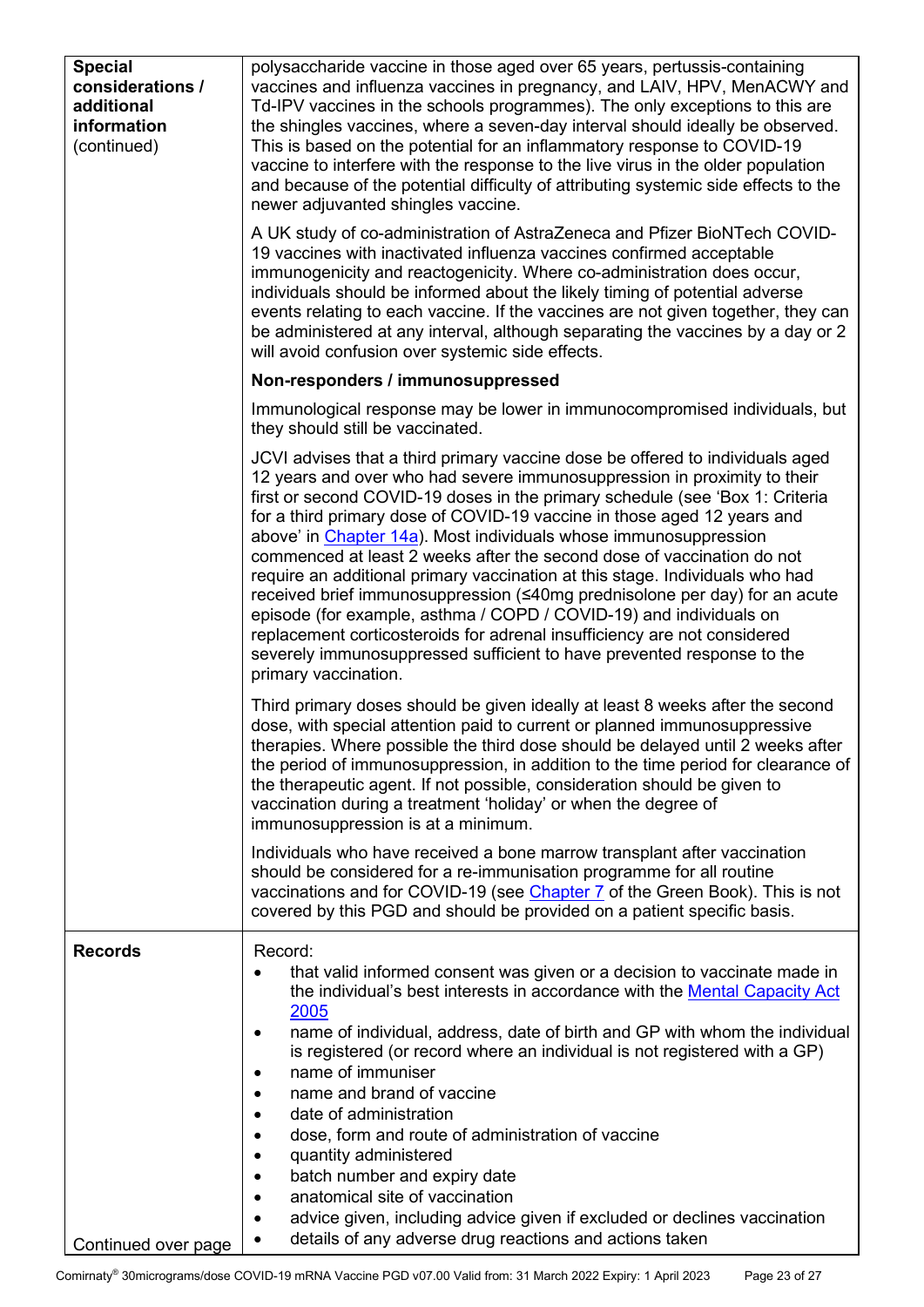| <b>Records</b><br>(continued) | supplied via PGD<br>All records should be clear, legible and contemporaneous.                                                                                                                                                                                                                                                      |
|-------------------------------|------------------------------------------------------------------------------------------------------------------------------------------------------------------------------------------------------------------------------------------------------------------------------------------------------------------------------------|
|                               | As a variety of COVID-19 vaccines are available, it is especially important that<br>the exact brand of vaccine, batch number and site at which each vaccine is<br>given is accurately recorded in the individual's records.                                                                                                        |
|                               | It is important that vaccinations are recorded in a timely manner on appropriate<br>health care records for the individual. Systems should be in place to ensure<br>this information is returned to the individual's general practice record in a timely<br>manner to allow clinical follow up and to avoid duplicate vaccination. |
|                               | A record of all individuals receiving treatment under this PGD should also be<br>kept for audit purposes.                                                                                                                                                                                                                          |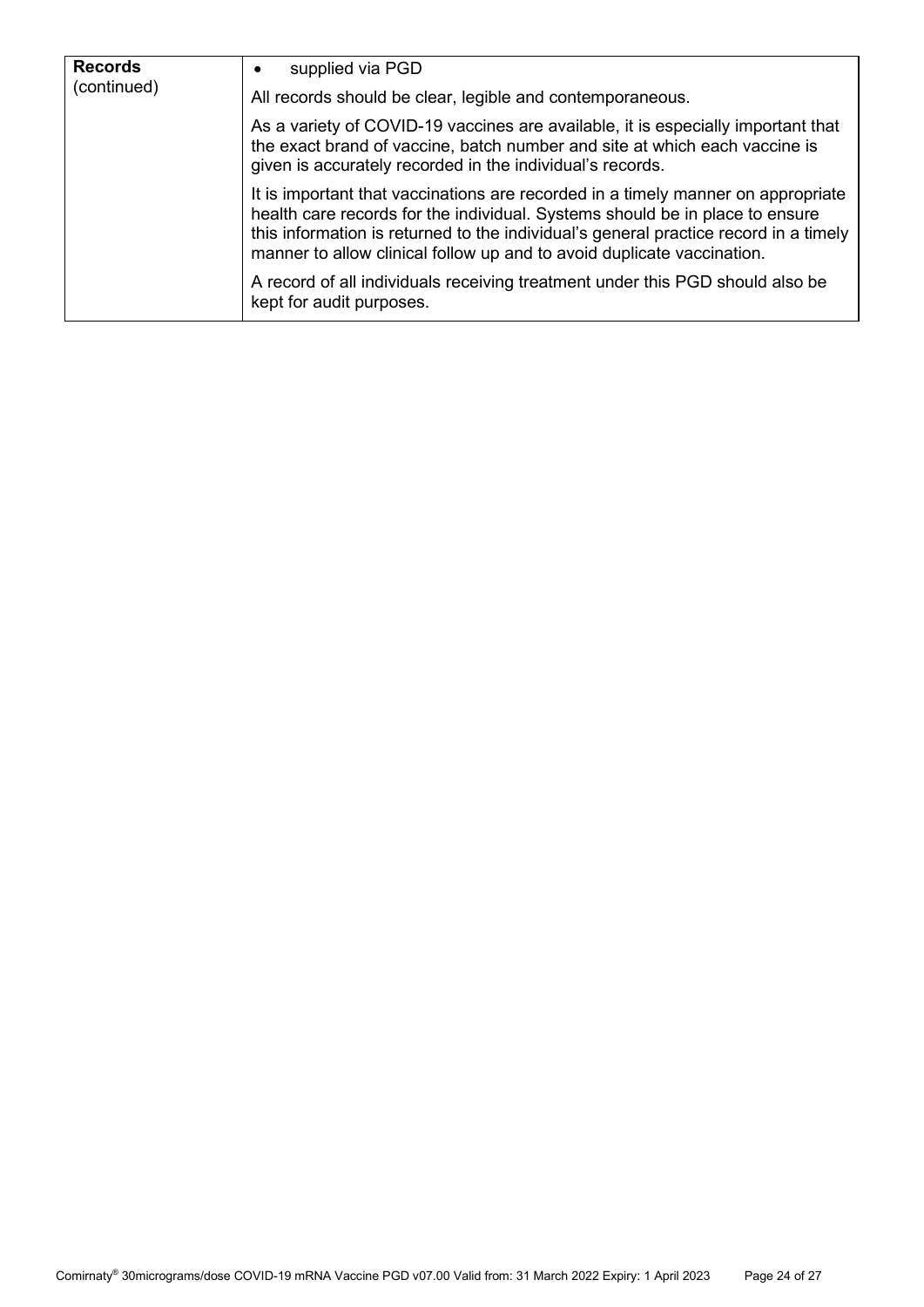# **6. Key references**

<span id="page-24-0"></span>

| <b>Key references</b> | Comirnaty <sup>®</sup> 30micrograms/dose COVID-19 mRNA vaccine                                                                                                                                                                  |  |  |
|-----------------------|---------------------------------------------------------------------------------------------------------------------------------------------------------------------------------------------------------------------------------|--|--|
|                       | • Immunisation Against Infectious Disease: The Green Book, Chapter 14a.<br>Updated 28 February 2022.                                                                                                                            |  |  |
|                       | https://www.gov.uk/government/collections/immunisation-against-infectious-                                                                                                                                                      |  |  |
|                       | disease-the-green-book                                                                                                                                                                                                          |  |  |
|                       | • UK Chief Medical Officers Report; suspension of the 15 minutes wait for<br>vaccination with mRNA vaccine for COVID-19 13 December 2021                                                                                        |  |  |
|                       | • Summary or Product Characteristics and Patient Information Leaflet for<br>Comirnaty <sup>®</sup> 30micrograms/dose COVID-19 mRNA vaccine<br>14 March 2022.                                                                    |  |  |
|                       | https://www.gov.uk/government/publications/regulatory-approval-of-pfizer-<br>biontech-vaccine-for-covid-19                                                                                                                      |  |  |
|                       | • COVID-19 vaccination programme. Updated 3 March 2022.<br>https://www.gov.uk/government/collections/covid-19-vaccination-programme                                                                                             |  |  |
|                       | • Training recommendations for COVID-19 vaccinators. Updated 4 October 2021.<br>https://www.gov.uk/government/publications/covid-19-vaccinator-training-<br>recommendations/training-recommendations-for-covid-19-vaccinators   |  |  |
|                       | • National COVID-19 vaccination e-learning programme<br>https://www.e-lfh.org.uk/programmes/covid-19-vaccination/                                                                                                               |  |  |
|                       | • COVID-19 vaccinator competency assessment tool. Updated 16 March 2021<br>https://www.gov.uk/government/publications/covid-19-vaccinator-competency-<br>assessment-tool                                                        |  |  |
|                       | COVID-19: vaccination programme guidance for healthcare practitioners.<br>$\bullet$<br>Updated 10 March 2022.                                                                                                                   |  |  |
|                       | https://www.gov.uk/government/publications/covid-19-vaccination-programme-<br>guidance-for-healthcare-practitioners                                                                                                             |  |  |
|                       | <b>General</b>                                                                                                                                                                                                                  |  |  |
|                       | Health Technical Memorandum 07-01: Safe Management of Healthcare Waste.<br>$\bullet$<br>Department of Health 20 March 2013<br>https://www.england.nhs.uk/publication/management-and-disposal-of-healthcare-<br>waste-htm-07-01/ |  |  |
|                       | NICE Medicines Practice Guideline 2 (MPG2): Patient Group Directions.<br>Published March 2017. https://www.nice.org.uk/guidance/mpg2                                                                                            |  |  |
|                       | NICE MPG2 Patient group directions: competency framework for health<br>$\bullet$<br>professionals using patient group directions. Updated March 2017.<br>https://www.nice.org.uk/guidance/mpg2/resources                        |  |  |
|                       | Patient Group Directions: who can use them. Medicines and Healthcare products<br>$\bullet$<br>Regulatory Agency. 4 December 2017.<br>https://www.gov.uk/government/publications/patient-group-directions-                       |  |  |
|                       | pgds/patient-group-directions-who-can-use-them                                                                                                                                                                                  |  |  |
|                       | UK Statutory Instrument 2012 No. 1916, The Human Medicines Regulations<br>$\bullet$<br>2012 https://www.legislation.gov.uk/uksi/2012/1916/contents                                                                              |  |  |
|                       | UK Statutory Instrument 2020 No. 1125, The Human Medicines (Coronavirus and<br>$\bullet$<br>Influenza) (Amendment) Regulations 2020<br>https://www.legislation.gov.uk/uksi/2020/1125/contents/made                              |  |  |
|                       | UK Statutory Instrument 2020 No. 1594, The Human Medicines (Coronavirus and<br>٠<br>Influenza) (Amendment) Regulations 2020<br>https://www.legislation.gov.uk/uksi/2020/1594/regulation/4/made                                  |  |  |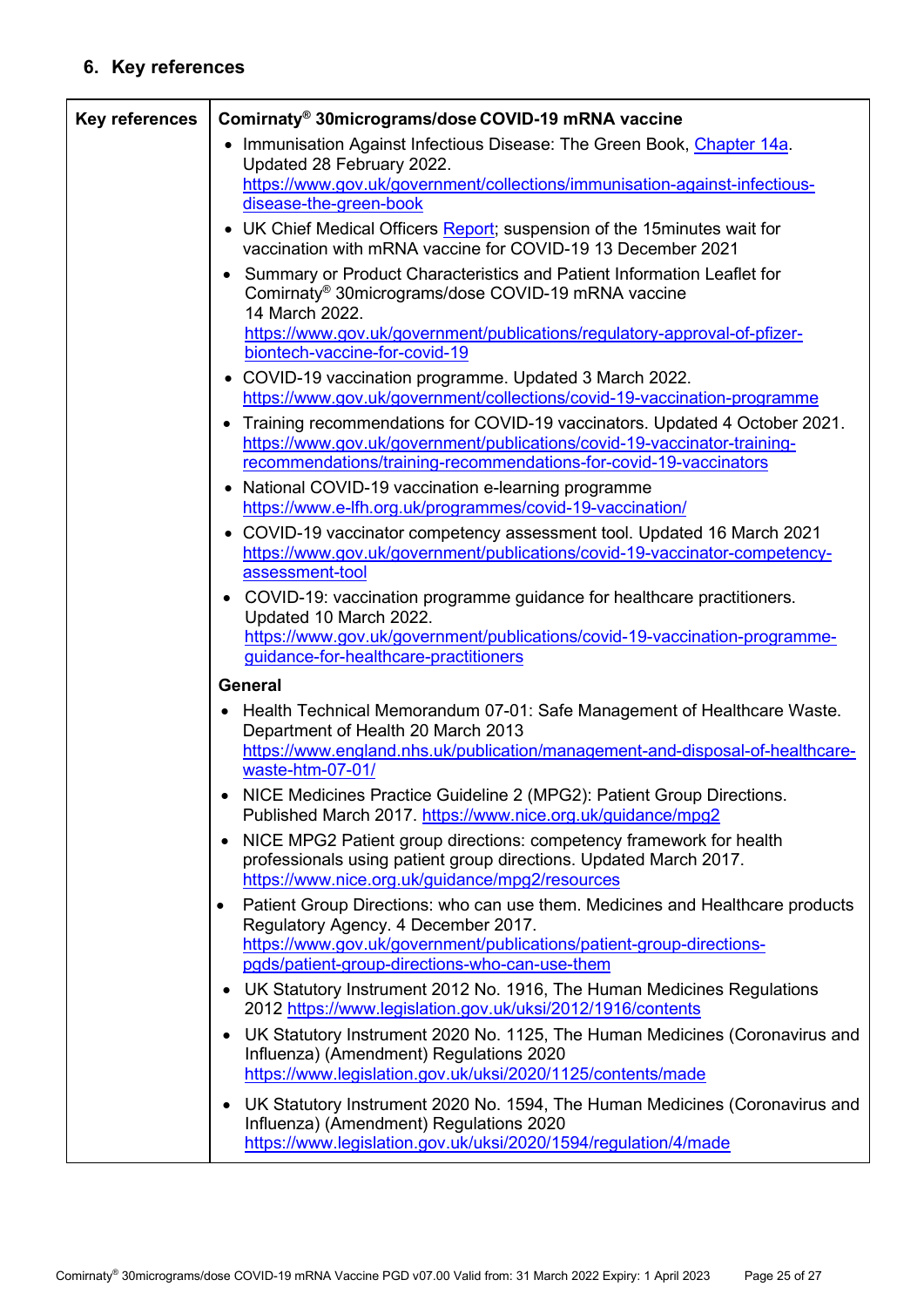### **7. Practitioner authorisation sheet**

### **Comirnaty® 30micrograms/dose COVID-19 mRNA vaccine PGD v07.00 Valid from: 31 March 2022 Expiry: 1 April 2023**

By signing this Patient Group Direction (PGD) you are indicating that you agree to its contents and that you will work within it.

PGDs do not remove inherent professional obligations or accountability.

It is the responsibility of each professional to practise only within the bounds of their own competence and professional code of conduct.

I confirm that I have read and understood the content of this PGD and that I am willing and competent to work to it within my professional code of conduct.

| Name | Designation | Signature | Date |
|------|-------------|-----------|------|
|      |             |           |      |
|      |             |           |      |
|      |             |           |      |
|      |             |           |      |
|      |             |           |      |
|      |             |           |      |
|      |             |           |      |
|      |             |           |      |
|      |             |           |      |
|      |             |           |      |

#### **Authorising manager**

I confirm that the registered healthcare professionals named above have declared themselves suitably trained and competent to work under this PGD. I give authorisation on behalf of

insert name of organisation

for the above named healthcare professionals who have signed the PGD to work under it.

| Name | Designation | Signature | Date |
|------|-------------|-----------|------|
|      |             |           |      |

#### **Note to authorising manager**

Score through unused rows in the list of practitioners to prevent practitioner additions post managerial authorisation.

This authorisation sheet should be retained to serve as a record of those practitioners authorised to work under this PGD.